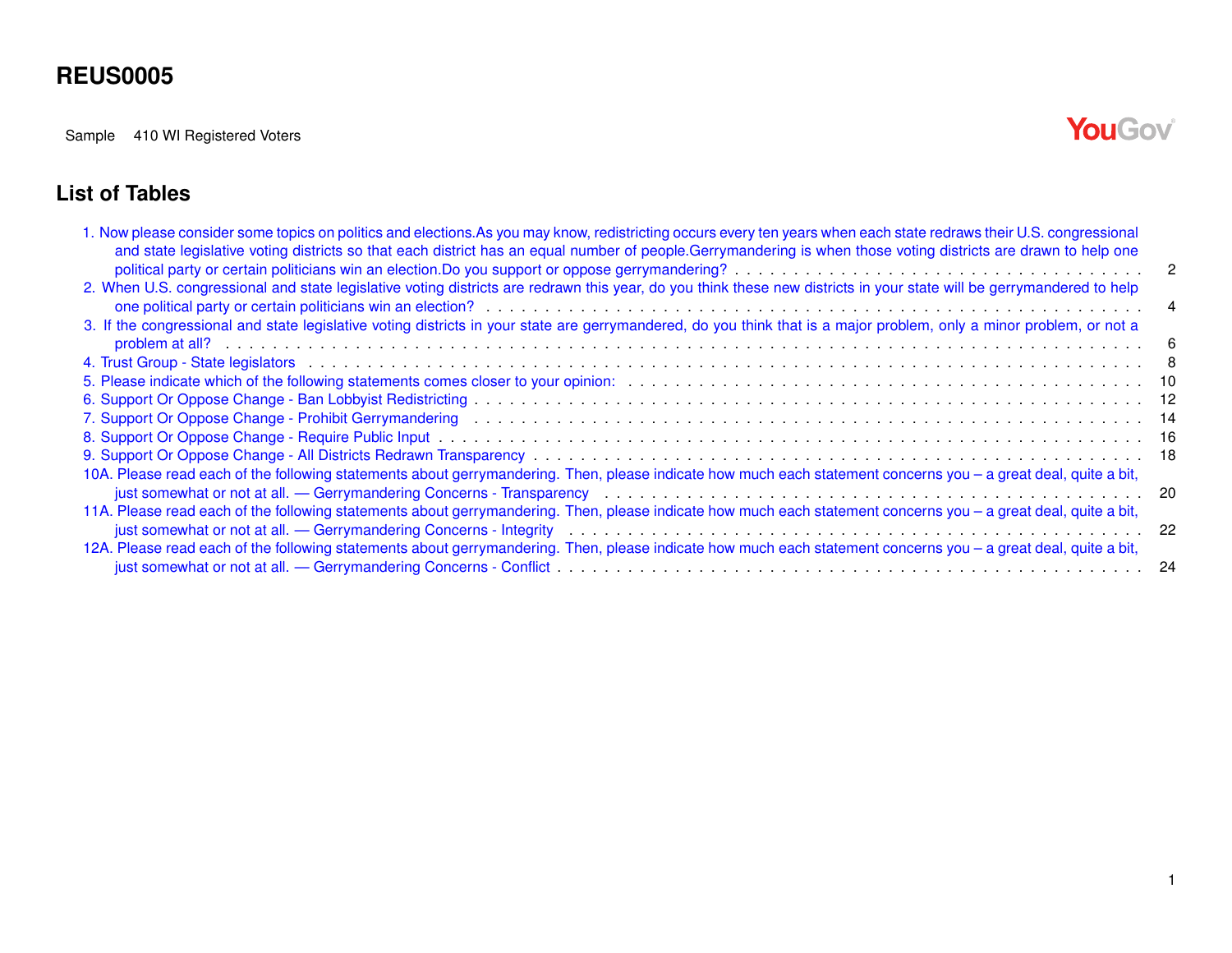

<span id="page-1-0"></span>1. Now please consider some topics on politics and elections.As you may know, redistricting occurs every ten years when each state redraws their U.S. congressional and state legislative voting districts so that each district has an equal number of people.Gerrymandering is when those voting districts are drawn to help one political party or certain politicians win an election.Do you support or oppose gerrymandering?

|                  |       | Gender (banner) |        |       | Race - 4     |        |       |  |  |
|------------------|-------|-----------------|--------|-------|--------------|--------|-------|--|--|
|                  | Total | Male            | Female | White | <b>Black</b> | Latino | Other |  |  |
| Strongly support | 3%    | 4%              | 2%     | 2%    | 0%           | 14%    | 10%   |  |  |
| Somewhat support | 9%    | 12%             | 6%     | 9%    | 17%          | 12%    | 3%    |  |  |
| Somewhat oppose  | 25%   | 31%             | 21%    | 25%   | 0%           | 24%    | 32%   |  |  |
| Strongly oppose  | 62%   | 54%             | 70%    | 63%   | 83%          | 50%    | 55%   |  |  |
| <b>Totals</b>    | 99%   | 101%            | 99%    | 99%   | 100%         | 100%   | 100%  |  |  |

|                  |       |          | <b>Political leanings</b>      |            |           | <b>Presidential Vote 2020</b> |       |              |
|------------------|-------|----------|--------------------------------|------------|-----------|-------------------------------|-------|--------------|
|                  | Total | Democrat | Independent (w other/not sure) | Republican | Joe Biden | Donald Trump                  | Other | Did not vote |
| Strongly support | 3%    | 2%       | 3%                             | $4\%$      | $1\%$     | 5%                            | $0\%$ | 0%           |
| Somewhat support | 9%    | 7%       | 9%                             | l 1%       | 6%        | 13%                           | 5%    | 3%           |
| Somewhat oppose  | 25%   | 10%      | 30%                            | 36%        | 9%        | 40%                           | 32%   | 37%          |
| Strongly oppose  | 62%   | 81%      | 58%                            | 48%        | 84%       | 41%                           | 63%   | 60%          |
| <b>Totals</b>    | 99%   | 100%     | 100%                           | 99%        | 100%      | 99%                           | 100%  | 100%         |

|                  |       |              |         |          | Ideology (banner) |                   |          |  |
|------------------|-------|--------------|---------|----------|-------------------|-------------------|----------|--|
|                  | Total | Very liberal | Liberal | Moderate | Conservative      | Very conservative | Not sure |  |
| Strongly support | 3%    | 1%           | 1%      | 4%       | 5%                | 4%                | $0\%$    |  |
| Somewhat support | 9%    | 1%           | 2%      | 10%      | 14%               | 16%               | 7%       |  |
| Somewhat oppose  | 25%   | 5%           | 8%      | 26%      | 41%               | 35%               | 34%      |  |
| Strongly oppose  | 62%   | 94%          | 88%     | 60%      | 41%               | 44%               | 59%      |  |
| <b>Totals</b>    | 99%   | 101%         | 99%     | 100%     | 101%              | 99%               | 100%     |  |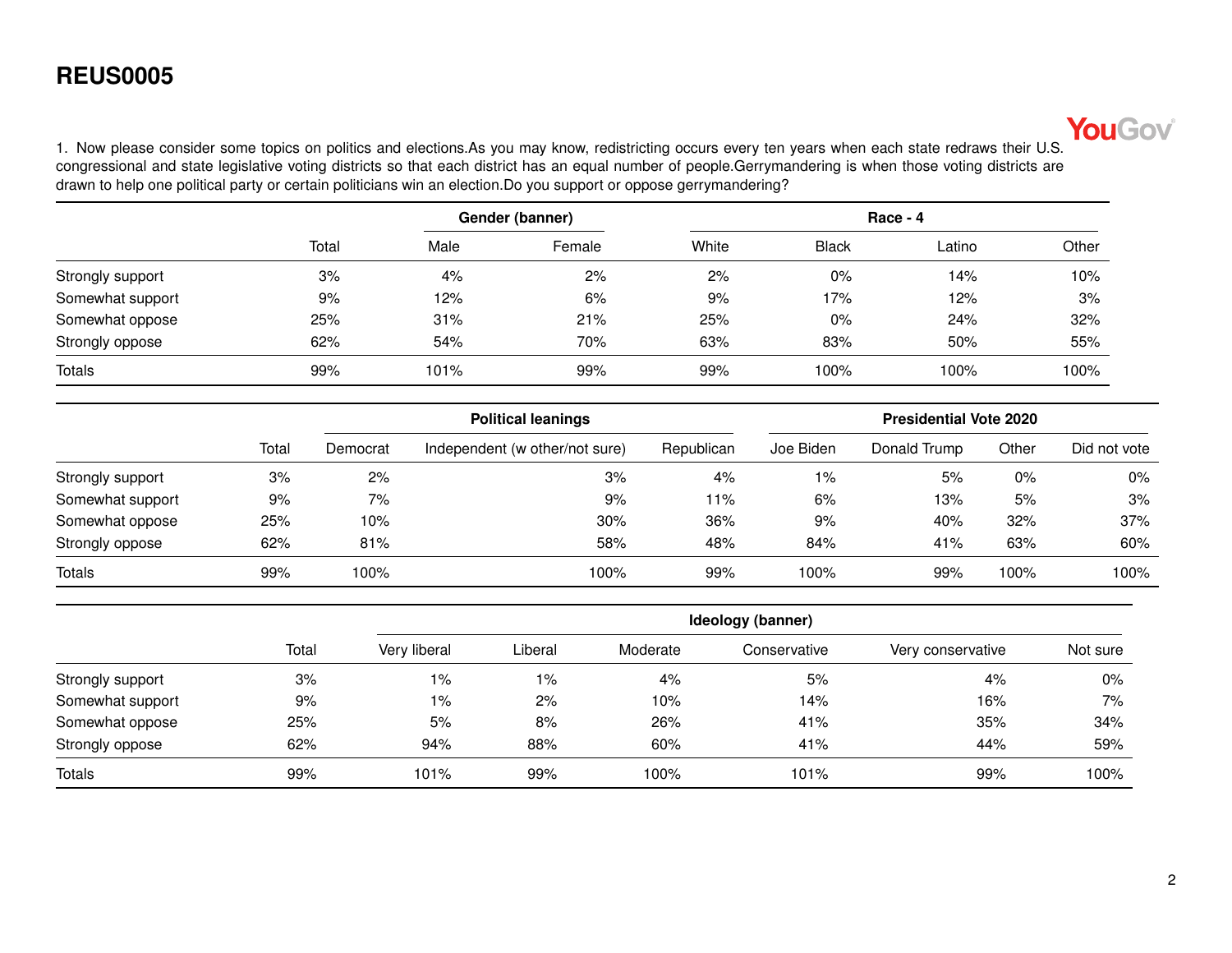|                  |       |                  |                  |                           |               | YouGov     |
|------------------|-------|------------------|------------------|---------------------------|---------------|------------|
|                  |       |                  |                  | <b>Political Interest</b> |               |            |
|                  | Total | Most of the time | Some of the time | Only now and then         | Hardly at all | Don't know |
| Strongly support | 3%    | 4%               | 3%               | $0\%$                     | $0\%$         | $0\%$      |
| Somewhat support | 9%    | 8%               | 10%              | 7%                        | 7%            | 20%        |
| Somewhat oppose  | 25%   | 22%              | 20%              | 39%                       | 25%           | 80%        |
| Strongly oppose  | 62%   | 65%              | 67%              | 54%                       | 68%           | 0%         |
| Totals           | 99%   | 99%              | 100%             | 100%                      | 100%          | 100%       |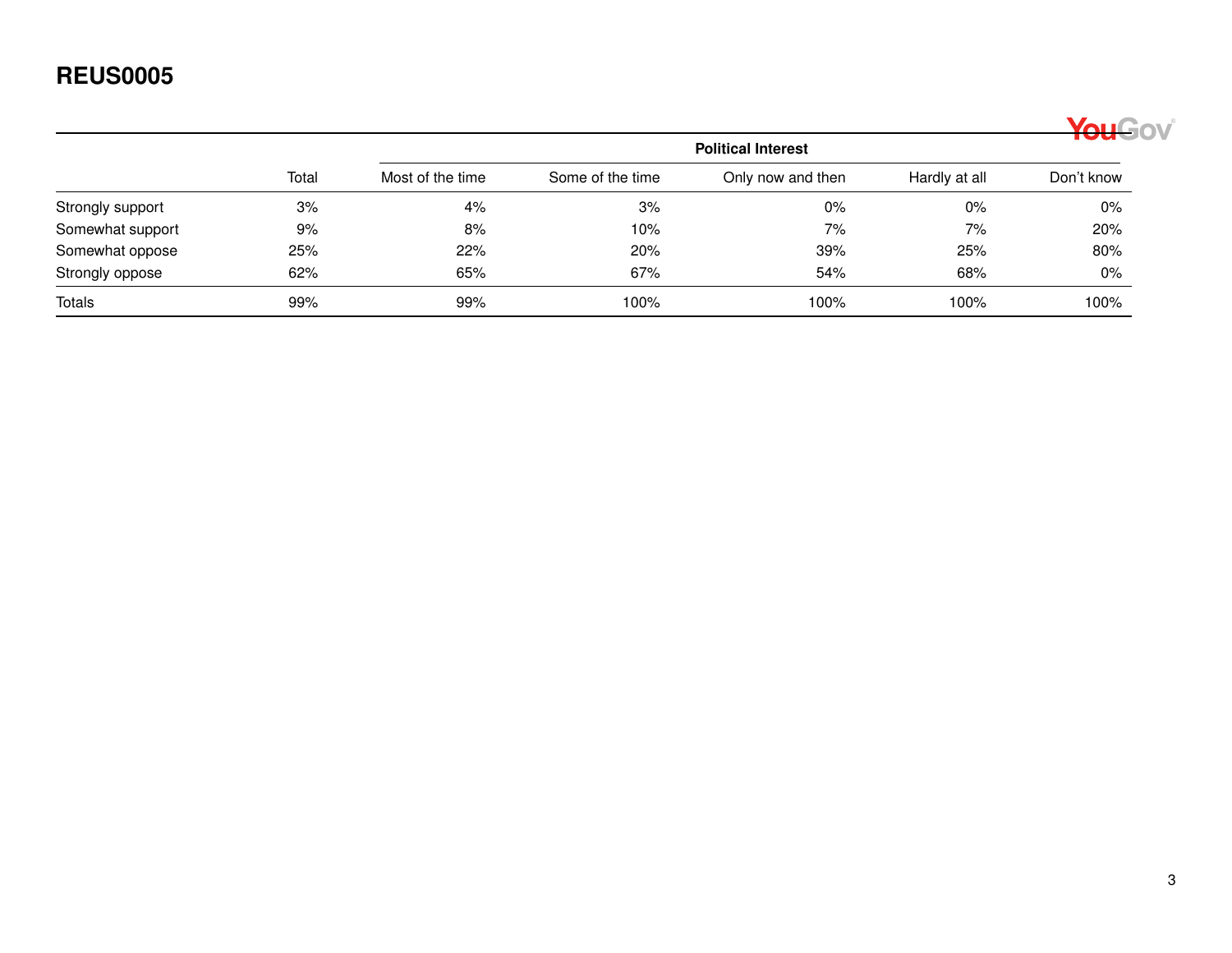

<span id="page-3-0"></span>2. When U.S. congressional and state legislative voting districts are redrawn this year, do you think these new districts in your state will be gerrymandered to help one political party or certain politicians win an election?

|                                                                 | Total | Gender (banner) |        |       | $Race - 4$   |        |       |  |  |
|-----------------------------------------------------------------|-------|-----------------|--------|-------|--------------|--------|-------|--|--|
|                                                                 |       | Male            | Female | White | <b>Black</b> | Latino | Other |  |  |
| Yes, voting districts will<br>be gerrymandered in<br>your state | 50%   | 52%             | 48%    | 52%   | 77%          | 39%    | 25%   |  |  |
| No, voting districts will not<br>be gerrymandered in            |       |                 |        |       |              |        |       |  |  |
| your state                                                      | 10%   | 12%             | 8%     | 10%   | 0%           | $0\%$  | 7%    |  |  |
| Don't know                                                      | 40%   | 36%             | 44%    | 38%   | 23%          | 61%    | 67%   |  |  |
| <b>Totals</b>                                                   | 100%  | 100%            | 100%   | 100%  | 100%         | 100%   | 99%   |  |  |

|                                                                 |       | <b>Political leanings</b> |                                |            | <b>Presidential Vote 2020</b> |              |       |              |  |
|-----------------------------------------------------------------|-------|---------------------------|--------------------------------|------------|-------------------------------|--------------|-------|--------------|--|
|                                                                 | Total | Democrat                  | Independent (w other/not sure) | Republican | Joe Biden                     | Donald Trump | Other | Did not vote |  |
| Yes, voting districts will<br>be gerrymandered in<br>your state | 50%   | 58%                       | 52%                            | 39%        | 63%                           | 37%          | 64%   | 37%          |  |
| No, voting districts will not<br>be gerrymandered in            |       |                           |                                |            |                               |              |       |              |  |
| your state                                                      | 10%   | 6%                        | 12%                            | 11%        | 5%                            | 14%          | $0\%$ | 12%          |  |
| Don't know                                                      | 40%   | 37%                       | 36%                            | 50%        | 32%                           | 48%          | 36%   | 51%          |  |
| <b>Totals</b>                                                   | 100%  | 101%                      | 100%                           | 100%       | 100%                          | 99%          | 100%  | 100%         |  |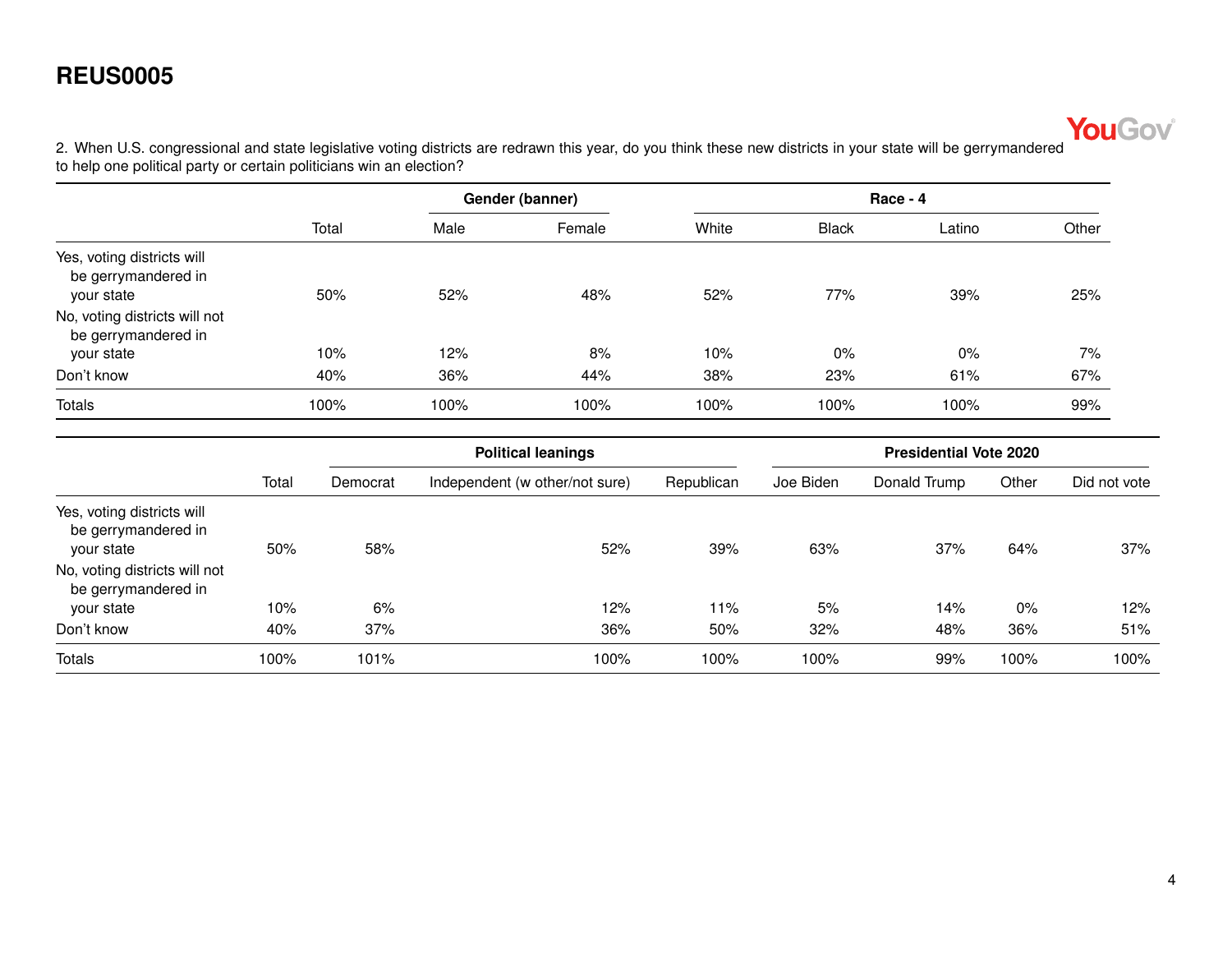|                                                                 |       |                           |         |                  |                   |                   | YouGov     |  |  |  |
|-----------------------------------------------------------------|-------|---------------------------|---------|------------------|-------------------|-------------------|------------|--|--|--|
|                                                                 |       |                           |         |                  | Ideology (banner) |                   |            |  |  |  |
|                                                                 | Total | Very liberal              | Liberal | Moderate         | Conservative      | Very conservative | Not sure   |  |  |  |
| Yes, voting districts will<br>be gerrymandered in               |       |                           |         |                  |                   |                   |            |  |  |  |
| your state                                                      | 50%   | 74%                       | 76%     | 40%              | 45%               | 41%               | 0%         |  |  |  |
| No, voting districts will not<br>be gerrymandered in            |       |                           |         |                  |                   |                   |            |  |  |  |
| your state                                                      | 10%   | 3%                        | 3%      | 10%              | 17%               | 7%                | 14%        |  |  |  |
| Don't know                                                      | 40%   | 23%                       | 21%     | 49%              | 38%               | 52%               | 86%        |  |  |  |
| Totals                                                          | 100%  | 100%                      | 100%    | 99%              | 100%              | 100%              | 100%       |  |  |  |
|                                                                 |       | <b>Political Interest</b> |         |                  |                   |                   |            |  |  |  |
|                                                                 | Total | Most of the time          |         | Some of the time | Only now and then | Hardly at all     | Don't know |  |  |  |
| Yes, voting districts will<br>be gerrymandered in<br>your state | 50%   | 62%                       |         | 52%              | 19%               | 24%               | 0%         |  |  |  |
| No, voting districts will not<br>be gerrymandered in            |       |                           |         |                  |                   |                   |            |  |  |  |
| your state                                                      | 10%   | 7%                        |         | 12%              | 11%               | 25%               | 0%         |  |  |  |
| Don't know                                                      | 40%   | 31%                       |         | 36%              | 71%               | 51%               | 100%       |  |  |  |
| Totals                                                          | 100%  | 100%                      |         | 100%             | 101%              | 100%              | 100%       |  |  |  |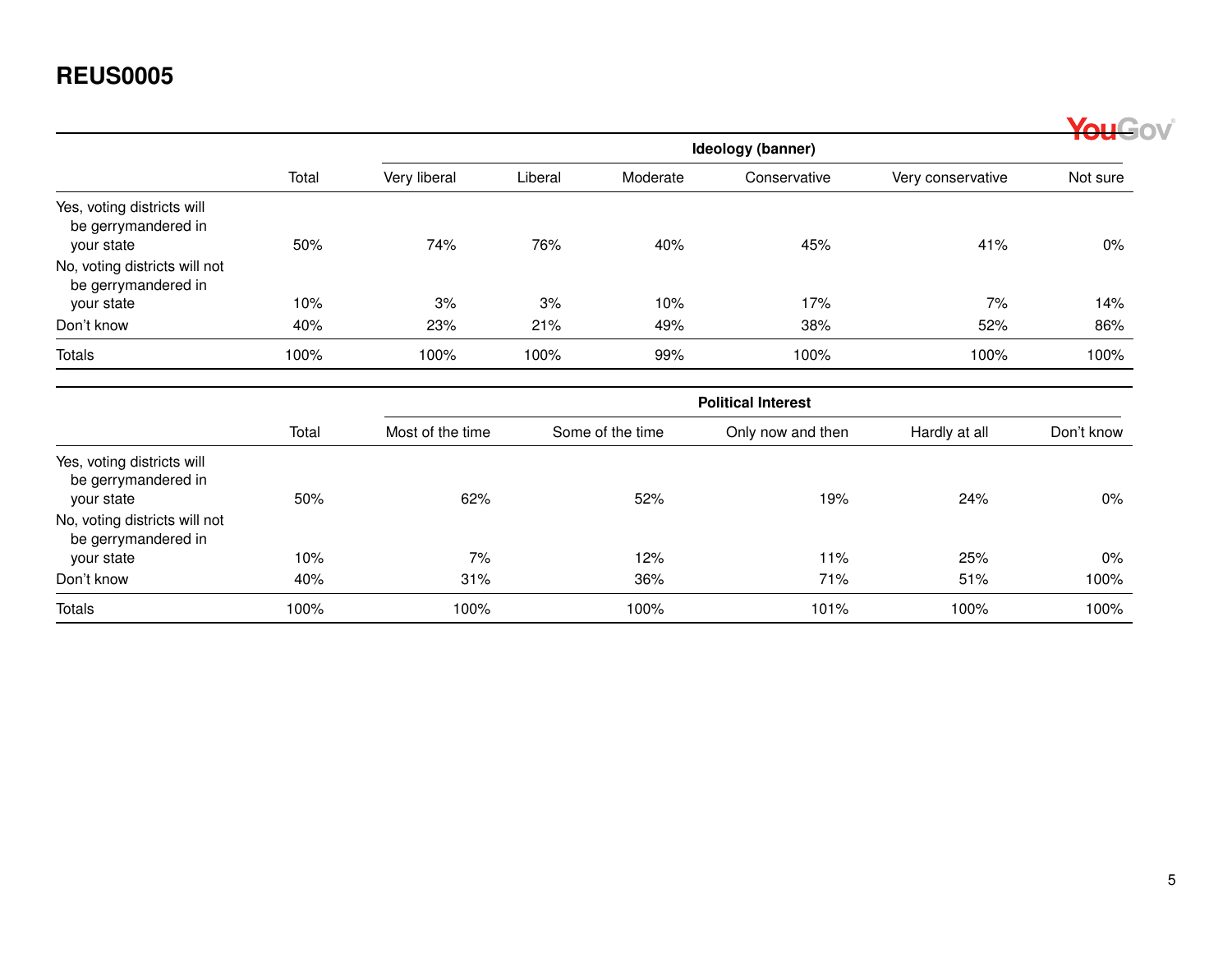

<span id="page-5-0"></span>3. If the congressional and state legislative voting districts in your state are gerrymandered, do you think that is a major problem, only a minor problem, or not a problem at all?

|                      |       |      | Gender (banner) | Race - 4 |              |        |       |  |
|----------------------|-------|------|-----------------|----------|--------------|--------|-------|--|
|                      | Total | Male | Female          | White    | <b>Black</b> | Latino | Other |  |
| A major problem      | 69%   | 58%  | 80%             | 70%      | 74%          | 74%    | 65%   |  |
| Only a minor problem | 25%   | 33%  | 18%             | 26%      | 17%          | 14%    | 25%   |  |
| Not a problem at all | 5%    | 9%   | 2%              | 5%       | 9%           | 12%    | 10%   |  |
| <b>Totals</b>        | 99%   | 100% | 100%            | 101%     | 100%         | 100%   | 100%  |  |

|                      |       |          | <b>Political leanings</b>      |            |           | <b>Presidential Vote 2020</b> |       |              |
|----------------------|-------|----------|--------------------------------|------------|-----------|-------------------------------|-------|--------------|
|                      | Total | Democrat | Independent (w other/not sure) | Republican | Joe Biden | Donald Trump                  | Other | Did not vote |
| A major problem      | 69%   | 84%      | 65%                            | 60%        | 86%       | 52%                           | 83%   | 70%          |
| Only a minor problem | 25%   | 15%      | 31%                            | 30%        | 13%       | 38%                           | 12%   | 26%          |
| Not a problem at all | 5%    | $1\%$    | 5%                             | 11%        | 1%        | 10%                           | 5%    | 3%           |
| Totals               | 99%   | 100%     | 101%                           | 101%       | 100%      | 100%                          | 100%  | 99%          |

|                      |       |              | Ideology (banner) |          |              |                   |          |  |  |
|----------------------|-------|--------------|-------------------|----------|--------------|-------------------|----------|--|--|
|                      | Total | Very liberal | Liberal           | Moderate | Conservative | Very conservative | Not sure |  |  |
| A major problem      | 69%   | 94%          | 95%               | 64%      | 53%          | 57%               | 58%      |  |  |
| Only a minor problem | 25%   | 5%           | 5%                | 30%      | 40%          | 35%               | 22%      |  |  |
| Not a problem at all | 5%    | $1\%$        | $0\%$             | 5%       | 7%           | 8%                | 20%      |  |  |
| <b>Totals</b>        | 99%   | 100%         | 100%              | 99%      | 100%         | 100%              | 100%     |  |  |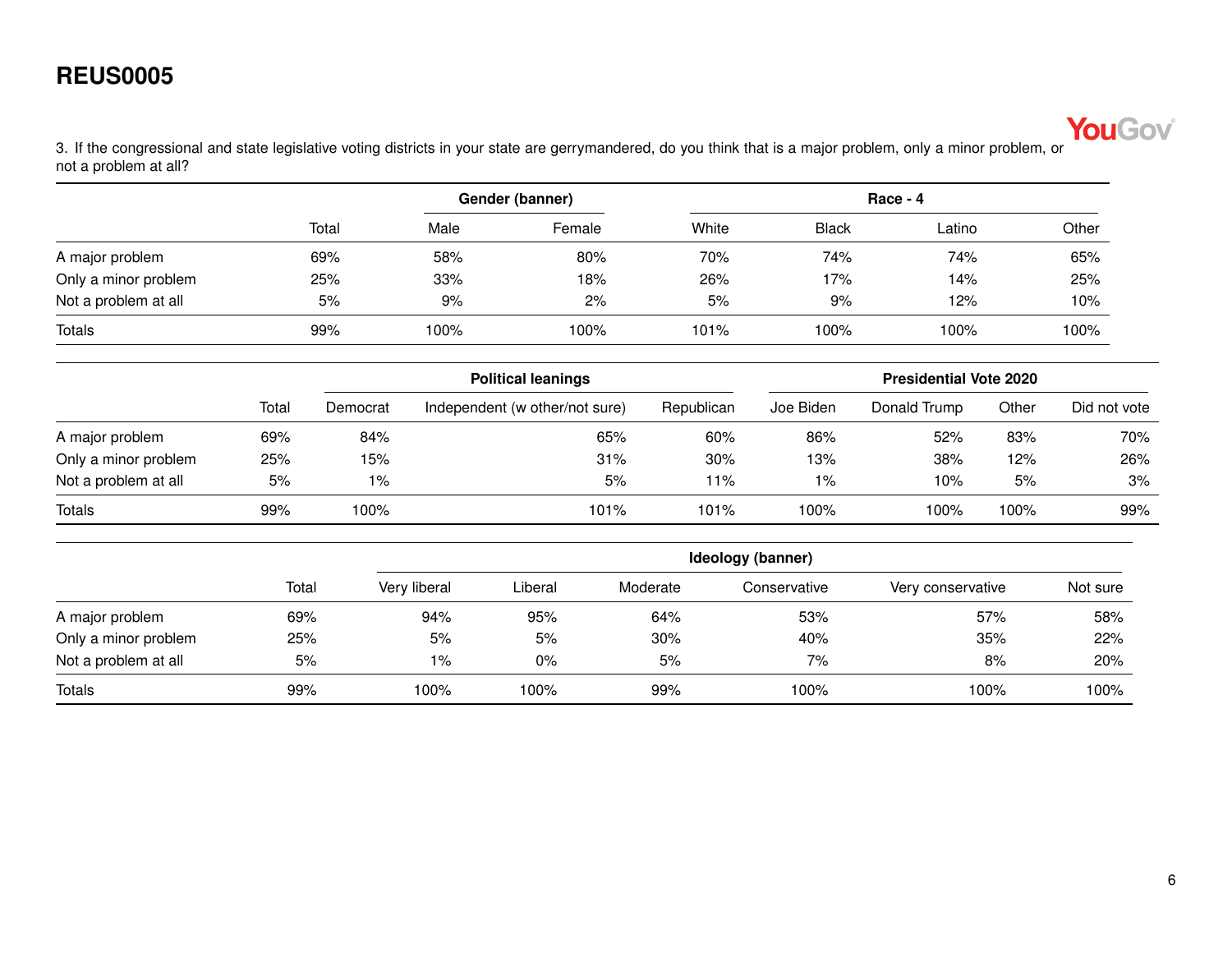|                      |       |                  |                  | <b>Political Interest</b> |               | YouGov     |
|----------------------|-------|------------------|------------------|---------------------------|---------------|------------|
|                      | Total | Most of the time | Some of the time | Only now and then         | Hardly at all | Don't know |
| A major problem      | 69%   | 73%              | 71%              | 65%                       | 75%           | $0\%$      |
| Only a minor problem | 25%   | 21%              | 26%              | 35%                       | 21%           | 57%        |
| Not a problem at all | 5%    | 6%               | 4%               | $0\%$                     | 4%            | 43%        |
| <b>Totals</b>        | 99%   | 100%             | 101%             | 100%                      | 100%          | 100%       |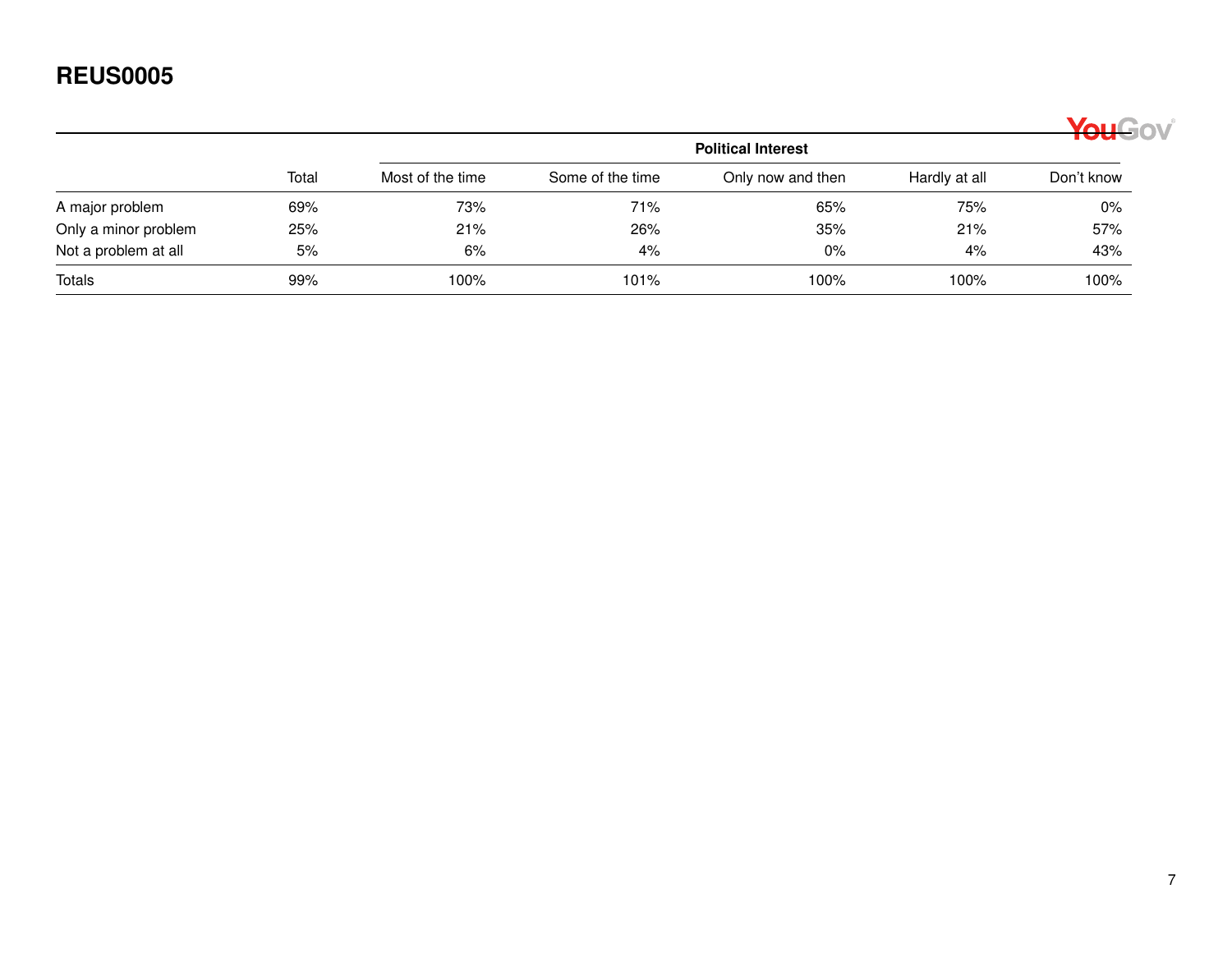# YouGov®

#### <span id="page-7-0"></span>4. Trust Group - State legislators

|                          |       |      | Gender (banner) |       | $Race - 4$   |        |       |  |
|--------------------------|-------|------|-----------------|-------|--------------|--------|-------|--|
|                          | Total | Male | Female          | White | <b>Black</b> | Latino | Other |  |
| <b>Strongly Trust</b>    | 4%    | 5%   | 2%              | 3%    | 17%          | 14%    | 0%    |  |
| Somewhat Trust           | 15%   | 19%  | 11%             | 15%   | 9%           | 0%     | 18%   |  |
| Neutral                  | 32%   | 26%  | 37%             | 31%   | $0\%$        | 25%    | 55%   |  |
| Somewhat Distrust        | 21%   | 22%  | 20%             | 22%   | 43%          | $0\%$  | 7%    |  |
| <b>Strongly Distrust</b> | 29%   | 28%  | 29%             | 29%   | 31%          | 61%    | 20%   |  |
| <b>Totals</b>            | 101%  | 100% | 99%             | 100%  | 100%         | 100%   | 100%  |  |

|                          | Total<br>4%<br>15%<br>32%<br>21%<br>29% |          | <b>Political leanings</b>      |            |           | <b>Presidential Vote 2020</b> |       |              |  |  |  |
|--------------------------|-----------------------------------------|----------|--------------------------------|------------|-----------|-------------------------------|-------|--------------|--|--|--|
|                          |                                         | Democrat | Independent (w other/not sure) | Republican | Joe Biden | Donald Trump                  | Other | Did not vote |  |  |  |
| <b>Strongly Trust</b>    |                                         | 2%       | 3%                             | 6%         | $1\%$     | 6%                            | 2%    | 3%           |  |  |  |
| Somewhat Trust           |                                         | 8%       | 13%                            | 24%        | 7%        | 24%                           | $0\%$ | 5%           |  |  |  |
| Neutral                  |                                         | 27%      | 31%                            | 38%        | 23%       | 37%                           | 15%   | 76%          |  |  |  |
| Somewhat Distrust        |                                         | 16%      | 24%                            | 23%        | 20%       | 24%                           | 9%    | 7%           |  |  |  |
| <b>Strongly Distrust</b> |                                         | 46%      | 29%                            | 10%        | 49%       | 9%                            | 74%   | 8%           |  |  |  |
| <b>Totals</b>            | 101%                                    | 99%      | 100%                           | 101%       | 100%      | 100%                          | 100%  | 99%          |  |  |  |

|                          |       | Ideology (banner) |         |          |              |                   |          |  |  |
|--------------------------|-------|-------------------|---------|----------|--------------|-------------------|----------|--|--|
|                          | Total | Very liberal      | Liberal | Moderate | Conservative | Very conservative | Not sure |  |  |
| <b>Strongly Trust</b>    | 4%    | $0\%$             | 1%      | 6%       | 2%           | 11%               | 0%       |  |  |
| Somewhat Trust           | 15%   | 5%                | 7%      | 14%      | 15%          | 41%               | 0%       |  |  |
| Neutral                  | 32%   | 17%               | 16%     | 34%      | 42%          | 24%               | 80%      |  |  |
| Somewhat Distrust        | 21%   | 29%               | 9%      | 21%      | 28%          | 16%               | 11%      |  |  |
| <b>Strongly Distrust</b> | 29%   | 49%               | 66%     | 26%      | 13%          | 9%                | 9%       |  |  |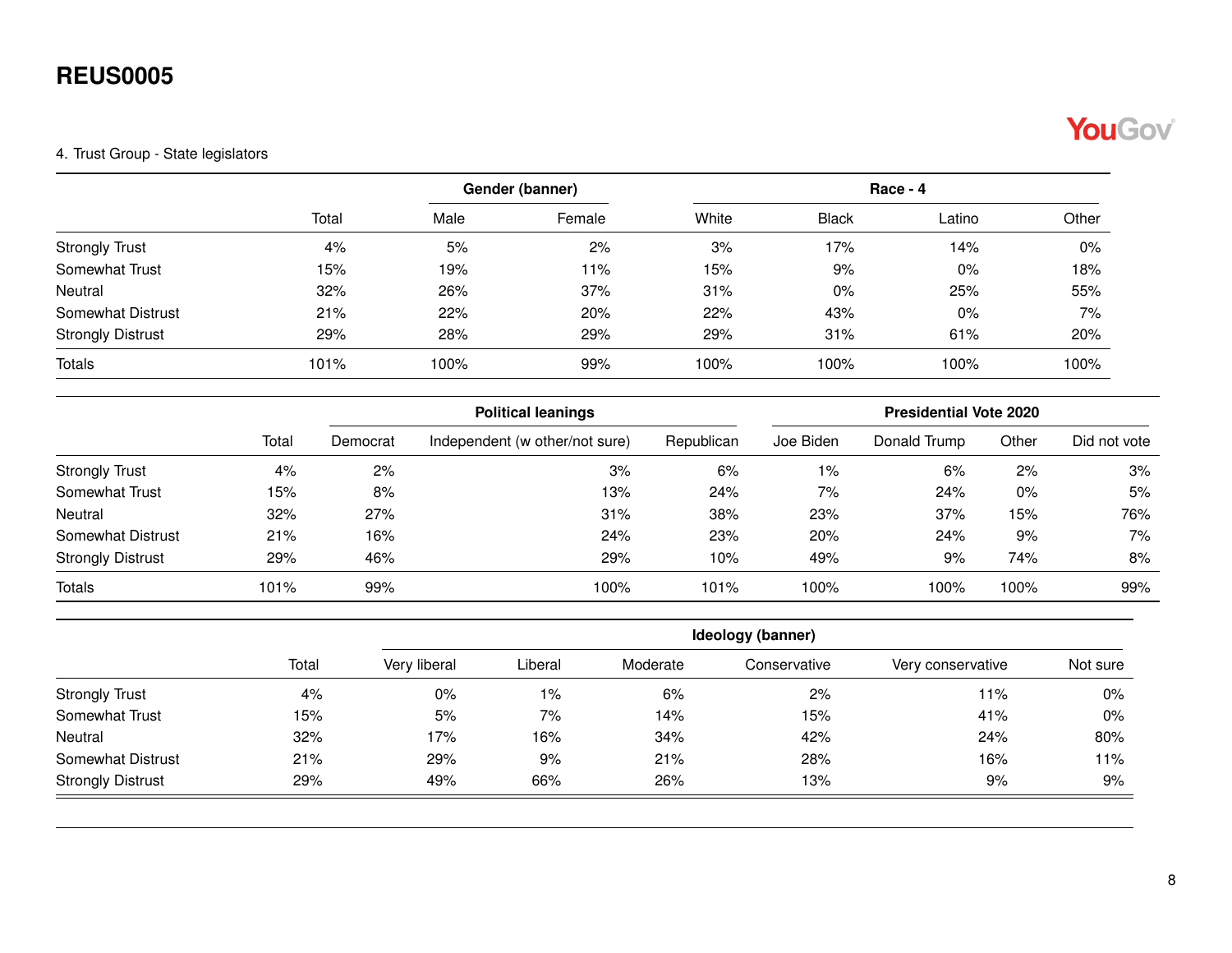|                          |       |                  |                   |                  |                           |                   | fou <sup>G</sup> ov |  |
|--------------------------|-------|------------------|-------------------|------------------|---------------------------|-------------------|---------------------|--|
|                          |       |                  | Ideology (banner) |                  |                           |                   |                     |  |
|                          | Total | Very liberal     | Liberal           | Moderate         | Conservative              | Very conservative | Not sure            |  |
| Totals                   | 101%  | 100%             | 99%               | 101%             | 100%                      | 101%              | 100%                |  |
|                          |       |                  |                   |                  | <b>Political Interest</b> |                   |                     |  |
|                          | Total | Most of the time |                   | Some of the time | Only now and then         | Hardly at all     | Don't know          |  |
| <b>Strongly Trust</b>    | 4%    | 5%               |                   | 4%               | 0%                        | 0%                | $0\%$               |  |
| Somewhat Trust           | 15%   | 16%              |                   | 16%              | 13%                       | 9%                | 7%                  |  |
| Neutral                  | 32%   | 18%              |                   | 30%              | 65%                       | 61%               | 93%                 |  |
| Somewhat Distrust        | 21%   | 23%              |                   | 26%              | 15%                       | 5%                | $0\%$               |  |
| <b>Strongly Distrust</b> | 29%   | 39%              |                   | 24%              | 6%                        | 23%               | $0\%$               |  |
| <b>Totals</b>            | 101%  | 101%             |                   | 100%             | 99%                       | 98%               | 100%                |  |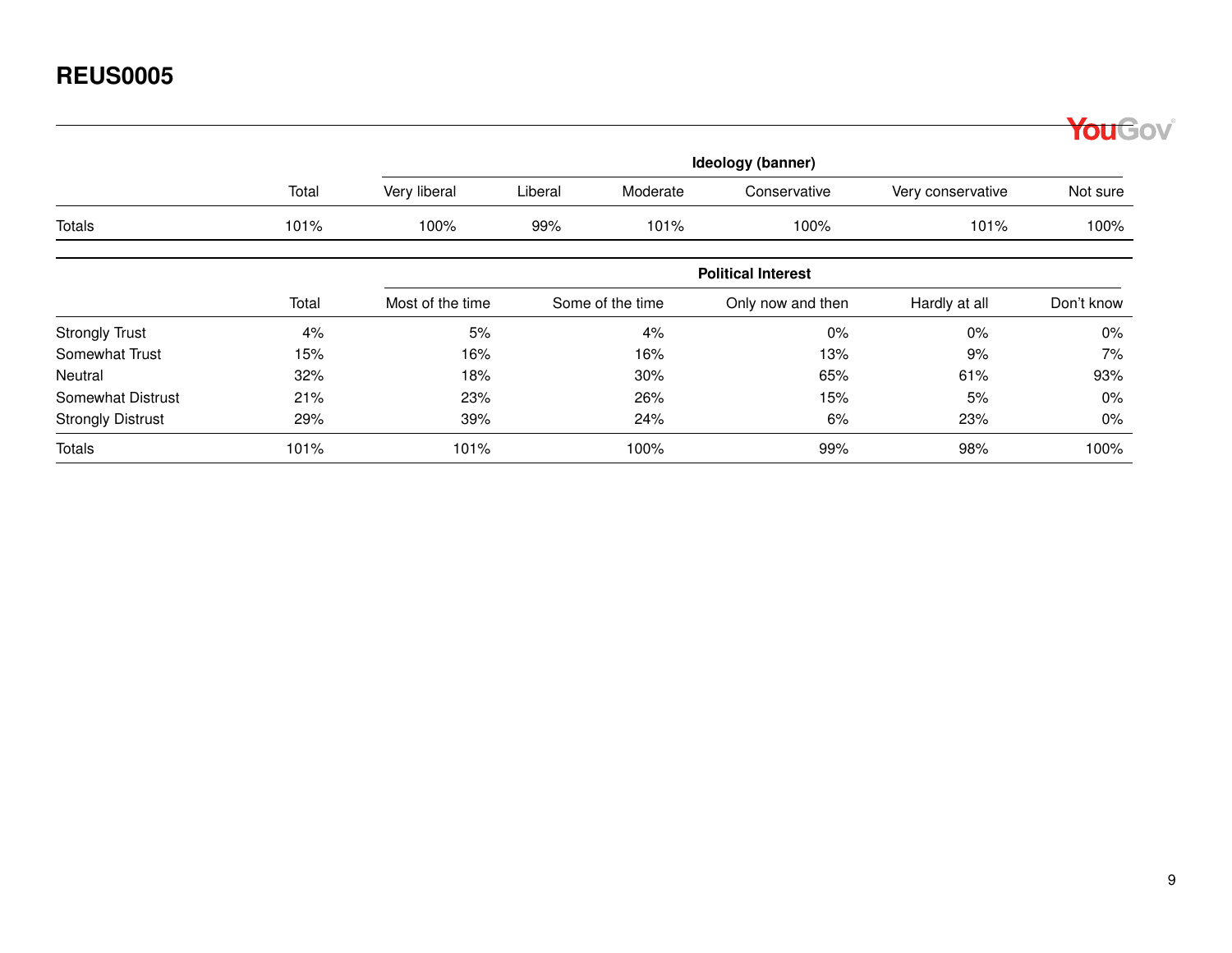

<span id="page-9-0"></span>5. Please indicate which of the following statements comes closer to your opinion:

|                                                                              |       |      | Gender (banner) |       | Race - 4     |        |       |
|------------------------------------------------------------------------------|-------|------|-----------------|-------|--------------|--------|-------|
|                                                                              | Total | Male | Female          | White | <b>Black</b> | Latino | Other |
| Congressional and state<br>legislative voting<br>districts - No<br>Advantage | 93%   | 90%  | 95%             | 93%   | 82%          | 86%    | 93%   |
| Congressional and state<br>legislative voting<br>districts - Should Be       |       |      |                 |       |              |        |       |
| Drawn For Advantage                                                          | 7%    | 10%  | 5%              | 7%    | 18%          | 14%    | 7%    |
| <b>Totals</b>                                                                | 100%  | 100% | 100%            | 100%  | 100%         | 100%   | 100%  |

|                                                                                                                                                        |       |          | <b>Political leanings</b>      |            |           | <b>Presidential Vote 2020</b> |       |              |
|--------------------------------------------------------------------------------------------------------------------------------------------------------|-------|----------|--------------------------------|------------|-----------|-------------------------------|-------|--------------|
|                                                                                                                                                        | Total | Democrat | Independent (w other/not sure) | Republican | Joe Biden | Donald Trump                  | Other | Did not vote |
| Congressional and state<br>legislative voting<br>districts - No<br>Advantage<br>Congressional and state<br>legislative voting<br>districts - Should Be | 93%   | 96%      | 93%                            | 89%        | 96%       | 91%                           | 100%  | 85%          |
| Drawn For Advantage                                                                                                                                    | 7%    | 4%       | 7%                             | 11%        | 4%        | 9%                            | $0\%$ | 15%          |
| <b>Totals</b>                                                                                                                                          | 100%  | 100%     | 100%                           | 100%       | 100%      | 100%                          | 100%  | 100%         |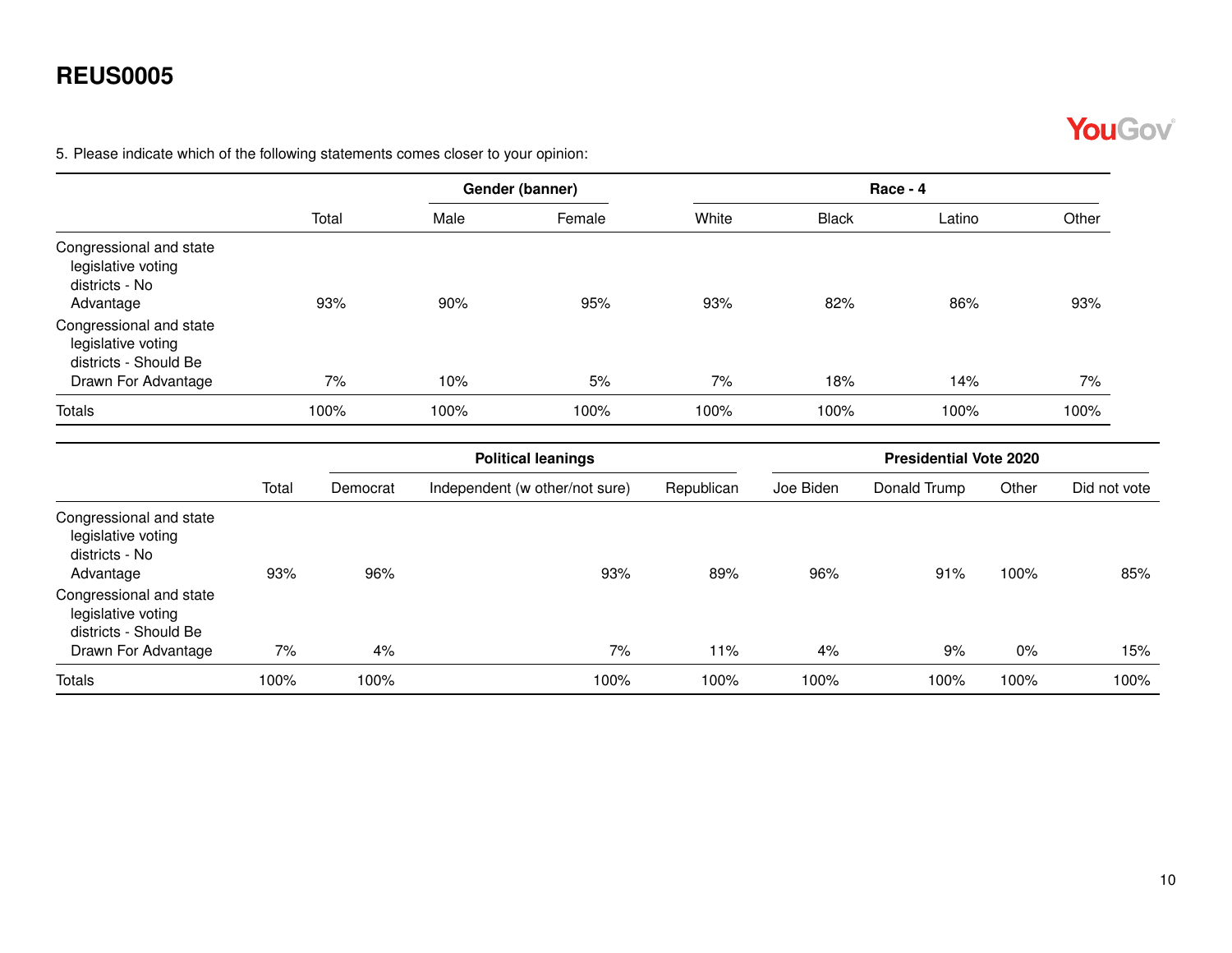|                                                                              |       |                  |         |                  |                           |                   | <b>VOLLGOV</b> |
|------------------------------------------------------------------------------|-------|------------------|---------|------------------|---------------------------|-------------------|----------------|
|                                                                              |       |                  |         |                  | Ideology (banner)         |                   |                |
|                                                                              | Total | Very liberal     | Liberal | Moderate         | Conservative              | Very conservative | Not sure       |
| Congressional and state<br>legislative voting<br>districts - No              |       |                  |         |                  |                           |                   |                |
| Advantage                                                                    | 93%   | 100%             | 99%     | 92%              | 86%                       | 91%               | 97%            |
| Congressional and state<br>legislative voting<br>districts - Should Be       |       |                  |         |                  |                           |                   |                |
| Drawn For Advantage                                                          | 7%    | 0%               | 1%      | 8%               | 14%                       | 9%                | 3%             |
| <b>Totals</b>                                                                | 100%  | 100%             | 100%    | 100%             | 100%                      | 100%              | 100%           |
|                                                                              |       |                  |         |                  | <b>Political Interest</b> |                   |                |
|                                                                              | Total | Most of the time |         | Some of the time | Only now and then         | Hardly at all     | Don't know     |
| Congressional and state<br>legislative voting<br>districts - No<br>Advantage | 93%   | 94%              |         | 89%              | 95%                       | 100%              | 94%            |
| Congressional and state<br>legislative voting<br>districts - Should Be       |       |                  |         |                  |                           |                   |                |
| Drawn For Advantage                                                          | 7%    | 6%               |         | 11%              | 5%                        | $0\%$             | 6%             |
| <b>Totals</b>                                                                | 100%  | 100%             |         | 100%             | 100%                      | 100%              | 100%           |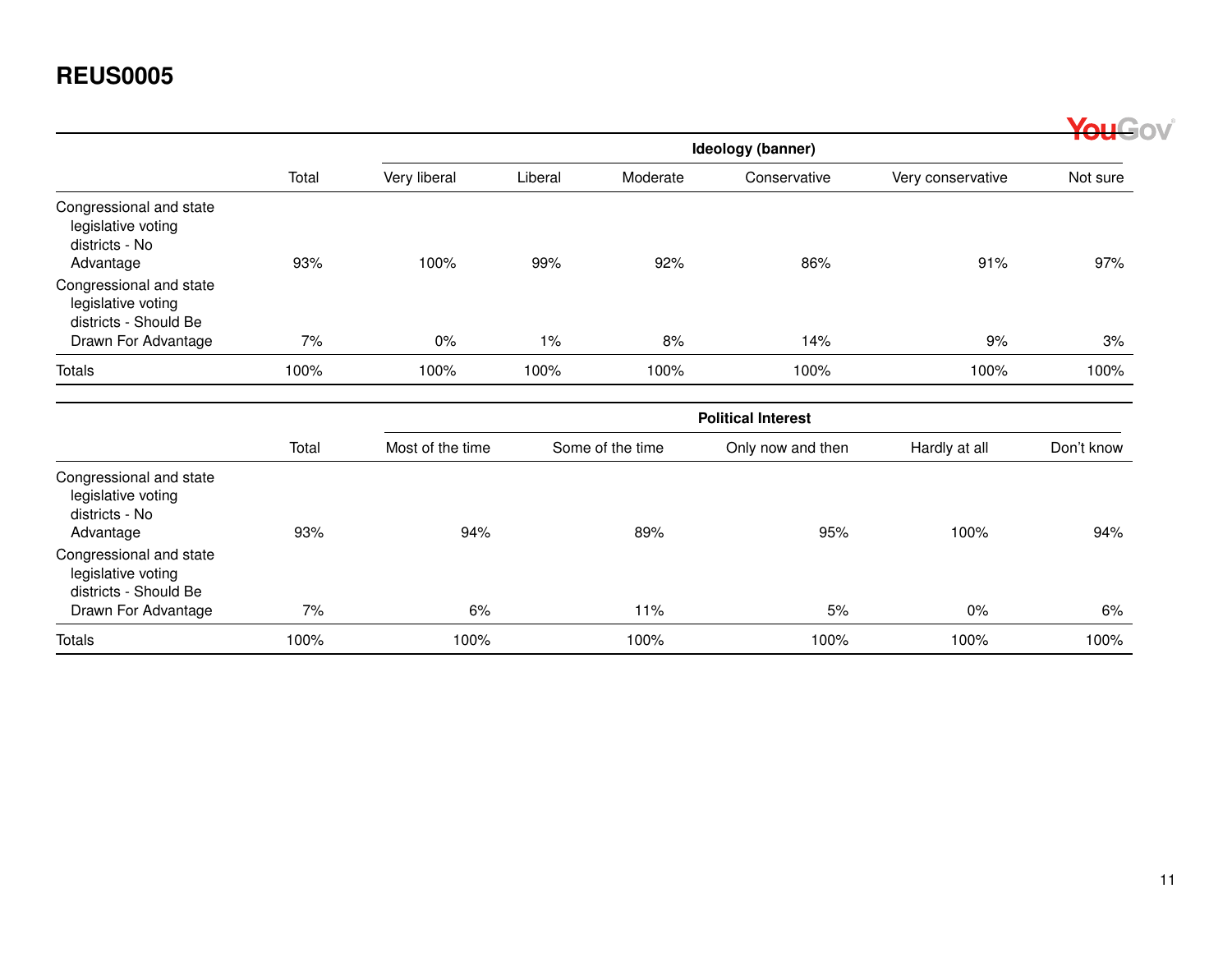

#### <span id="page-11-0"></span>6. Support Or Oppose Change - Ban Lobbyist Redistricting

|                         |       |       | Gender (banner) |       | $Race - 4$   |        |       |  |  |
|-------------------------|-------|-------|-----------------|-------|--------------|--------|-------|--|--|
|                         | Total | Male  | Female          | White | <b>Black</b> | Latino | Other |  |  |
| <b>Strongly Support</b> | 65%   | 69%   | 62%             | 66%   | 48%          | 50%    | 61%   |  |  |
| Somewhat Support        | 13%   | 14%   | 11%             | 13%   | 20%          | 24%    | $1\%$ |  |  |
| Not Sure                | 20%   | 15%   | 25%             | 19%   | 32%          | 26%    | 29%   |  |  |
| Somewhat Oppose         | $1\%$ | $0\%$ | 2%              | 1%    | $0\%$        | $0\%$  | 3%    |  |  |
| <b>Strongly Oppose</b>  | 1%    | 2%    | $0\%$           | 1%    | $0\%$        | 0%     | 6%    |  |  |
| <b>Totals</b>           | 100%  | 100%  | 100%            | 100%  | 100%         | 100%   | 100%  |  |  |

|                         |       |          | <b>Political leanings</b>      |            |           | <b>Presidential Vote 2020</b> |       |              |  |  |
|-------------------------|-------|----------|--------------------------------|------------|-----------|-------------------------------|-------|--------------|--|--|
|                         | Total | Democrat | Independent (w other/not sure) | Republican | Joe Biden | Donald Trump                  | Other | Did not vote |  |  |
| <b>Strongly Support</b> | 65%   | 76%      | 63%                            | 57%        | 76%       | 56%                           | 68%   | 43%          |  |  |
| Somewhat Support        | 13%   | 6%       | 17%                            | 13%        | 8%        | 17%                           | 29%   | 12%          |  |  |
| Not Sure                | 20%   | 17%      | 17%                            | 28%        | 15%       | 24%                           | 3%    | 33%          |  |  |
| Somewhat Oppose         | 1%    | 1%       | 2%                             | $1\%$      | $1\%$     | $0\%$                         | 0%    | 12%          |  |  |
| <b>Strongly Oppose</b>  | 1%    | 0%       | 2%                             | $1\%$      | $0\%$     | 2%                            | $0\%$ | $0\%$        |  |  |
| <b>Totals</b>           | 100%  | 100%     | 101%                           | 100%       | 100%      | 99%                           | 100%  | 100%         |  |  |

|                         |       |              | Ideology (banner) |          |              |                   |          |  |  |  |  |
|-------------------------|-------|--------------|-------------------|----------|--------------|-------------------|----------|--|--|--|--|
|                         | Total | Very liberal | Liberal           | Moderate | Conservative | Very conservative | Not sure |  |  |  |  |
| <b>Strongly Support</b> | 65%   | 90%          | 85%               | 56%      | 53%          | 67%               | 33%      |  |  |  |  |
| Somewhat Support        | 13%   | 6%           | 1%                | 19%      | 18%          | 15%               | 8%       |  |  |  |  |
| Not Sure                | 20%   | 4%           | 13%               | 22%      | 24%          | 19%               | 59%      |  |  |  |  |
| Somewhat Oppose         | 1%    | $0\%$        | $0\%$             | $1\%$    | 4%           | $0\%$             | $0\%$    |  |  |  |  |
| <b>Strongly Oppose</b>  | 1%    | $0\%$        | 1%                | 2%       | 2%           | $0\%$             | 0%       |  |  |  |  |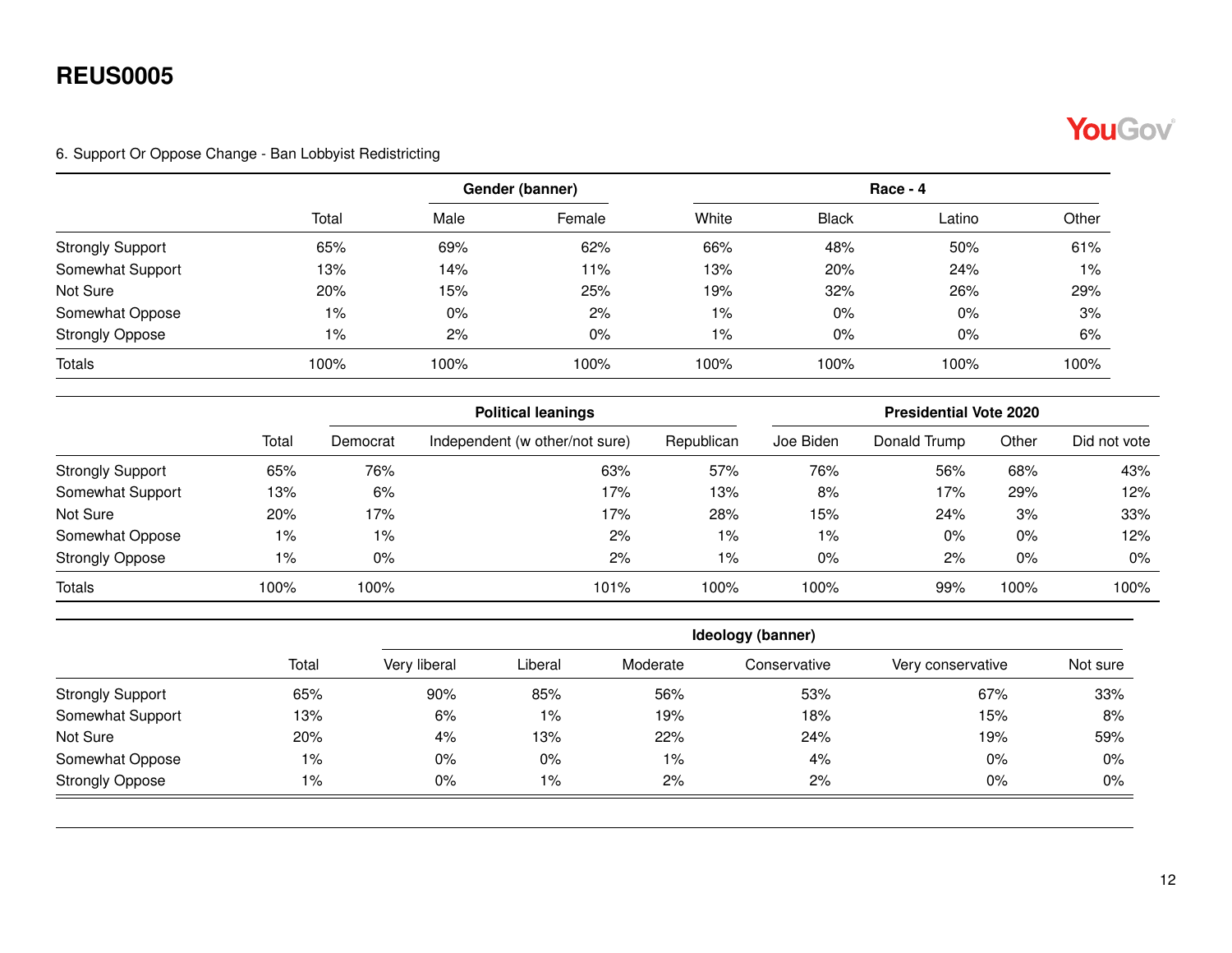|                         |                   |                  |         |                  |                           |                   | YouGov     |  |  |
|-------------------------|-------------------|------------------|---------|------------------|---------------------------|-------------------|------------|--|--|
|                         | Ideology (banner) |                  |         |                  |                           |                   |            |  |  |
|                         | Total             | Very liberal     | Liberal | Moderate         | Conservative              | Very conservative | Not sure   |  |  |
| Totals                  | 100%              | 100%             | 100%    | 100%             | 101%                      | 101%              | 100%       |  |  |
|                         |                   |                  |         |                  | <b>Political Interest</b> |                   |            |  |  |
|                         | Total             | Most of the time |         | Some of the time | Only now and then         | Hardly at all     | Don't know |  |  |
| <b>Strongly Support</b> | 65%               | 79%              |         | 64%              | 44%                       | 25%               | $0\%$      |  |  |
| Somewhat Support        | 13%               | 9%               |         | 17%              | 8%                        | 19%               | 36%        |  |  |
| Not Sure                | 20%               | 10%              |         | 20%              | 36%                       | 56%               | 64%        |  |  |
| Somewhat Oppose         | $1\%$             | $0\%$            |         | $0\%$            | 8%                        | $0\%$             | $0\%$      |  |  |
| <b>Strongly Oppose</b>  | $1\%$             | $1\%$            |         | $0\%$            | 3%                        | 0%                | $0\%$      |  |  |
| <b>Totals</b>           | 100%              | 99%              |         | 101%             | 99%                       | 100%              | 100%       |  |  |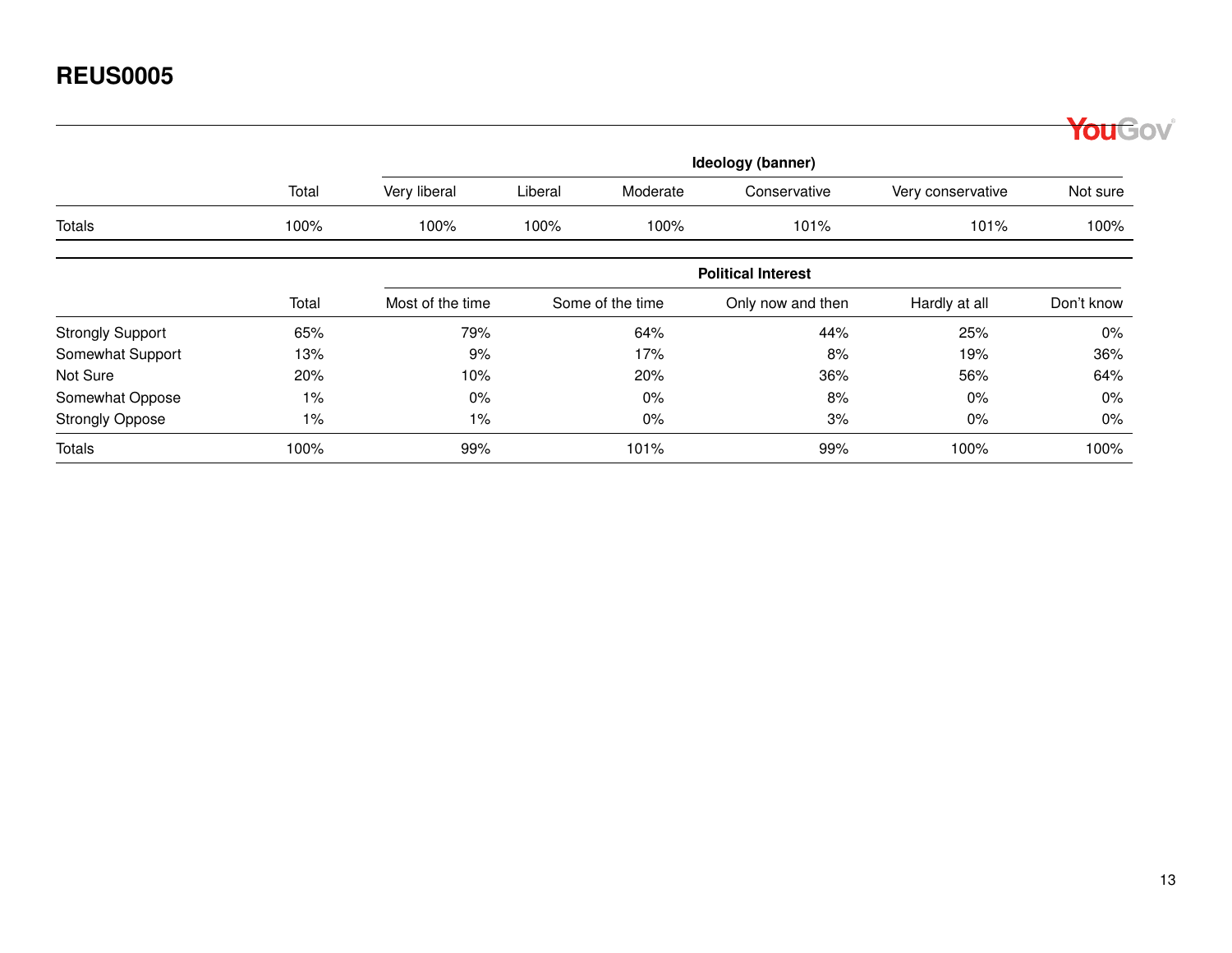

#### <span id="page-13-0"></span>7. Support Or Oppose Change - Prohibit Gerrymandering

|                         |       |      | Gender (banner) |       | $Race - 4$   |        |       |  |  |
|-------------------------|-------|------|-----------------|-------|--------------|--------|-------|--|--|
|                         | Total | Male | Female          | White | <b>Black</b> | Latino | Other |  |  |
| <b>Strongly Support</b> | 59%   | 59%  | 60%             | 60%   | 91%          | 74%    | 39%   |  |  |
| Somewhat Support        | 14%   | 17%  | 10%             | 14%   | $0\%$        | 0%     | 11%   |  |  |
| Not Sure                | 19%   | 14%  | 22%             | 17%   | $0\%$        | 26%    | 42%   |  |  |
| Somewhat Oppose         | 6%    | 8%   | 5%              | 7%    | 9%           | 0%     | 4%    |  |  |
| <b>Strongly Oppose</b>  | 2%    | 2%   | 3%              | 2%    | $0\%$        | 0%     | 4%    |  |  |
| <b>Totals</b>           | 100%  | 100% | 100%            | 100%  | 100%         | 100%   | 100%  |  |  |

|                         |       |          | <b>Political leanings</b>      | <b>Presidential Vote 2020</b> |           |              |       |              |
|-------------------------|-------|----------|--------------------------------|-------------------------------|-----------|--------------|-------|--------------|
|                         | Total | Democrat | Independent (w other/not sure) | Republican                    | Joe Biden | Donald Trump | Other | Did not vote |
| <b>Strongly Support</b> | 59%   | 71%      | 59%                            | 47%                           | 75%       | 45%          | 95%   | 31%          |
| Somewhat Support        | 14%   | 9%       | 15%                            | 17%                           | 7%        | 20%          | 5%    | 17%          |
| Not Sure                | 19%   | 15%      | 19%                            | 22%                           | 14%       | 22%          | $0\%$ | 34%          |
| Somewhat Oppose         | 6%    | 5%       | 5%                             | 10%                           | 3%        | 9%           | $0\%$ | 12%          |
| <b>Strongly Oppose</b>  | 2%    | 1%       | 2%                             | 3%                            | $1\%$     | 3%           | $0\%$ | 7%           |
| Totals                  | 100%  | 101%     | 100%                           | 99%                           | 100%      | 99%          | 100%  | 101%         |

|                         |       | Ideology (banner) |         |          |              |                   |          |  |  |  |
|-------------------------|-------|-------------------|---------|----------|--------------|-------------------|----------|--|--|--|
|                         | Total | Very liberal      | Liberal | Moderate | Conservative | Very conservative | Not sure |  |  |  |
| <b>Strongly Support</b> | 59%   | 89%               | 77%     | 55%      | 40%          | 59%               | 33%      |  |  |  |
| Somewhat Support        | 14%   | 5%                | 10%     | 11%      | 22%          | 22%               | $0\%$    |  |  |  |
| Not Sure                | 19%   | 5%                | 10%     | 24%      | 22%          | 10%               | 67%      |  |  |  |
| Somewhat Oppose         | 6%    | $1\%$             | 3%      | 6%       | 13%          | 8%                | $0\%$    |  |  |  |
| <b>Strongly Oppose</b>  | 2%    | $0\%$             | 0%      | 4%       | 3%           | 3%                | $0\%$    |  |  |  |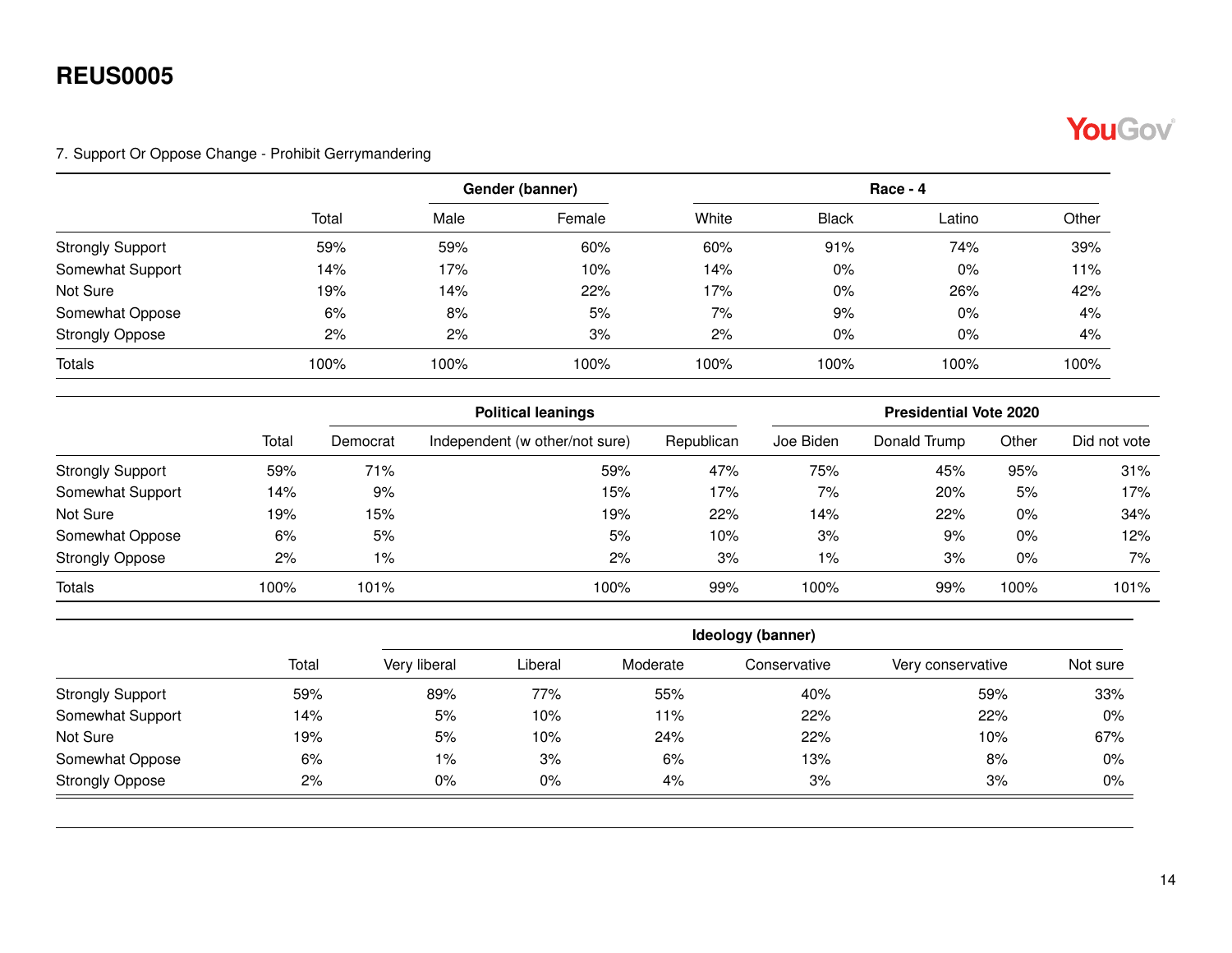|                         |       |                  |                           |                  |                   |                   | <b>ouGov</b> |  |  |  |  |  |
|-------------------------|-------|------------------|---------------------------|------------------|-------------------|-------------------|--------------|--|--|--|--|--|
|                         |       |                  |                           |                  | Ideology (banner) |                   |              |  |  |  |  |  |
|                         | Total | Very liberal     | Liberal                   | Moderate         | Conservative      | Very conservative | Not sure     |  |  |  |  |  |
| <b>Totals</b>           | 100%  | 100%             | 100%                      | 100%             | 100%              | 102%              | 100%         |  |  |  |  |  |
|                         |       |                  | <b>Political Interest</b> |                  |                   |                   |              |  |  |  |  |  |
|                         | Total | Most of the time |                           | Some of the time | Only now and then | Hardly at all     | Don't know   |  |  |  |  |  |
| <b>Strongly Support</b> | 59%   | 68%              |                           | 62%              | 32%               | 53%               | 0%           |  |  |  |  |  |
| Somewhat Support        | 14%   | 17%              |                           | 10%              | 17%               | $0\%$             | 0%           |  |  |  |  |  |
| Not Sure                | 19%   | 6%               |                           | 18%              | 44%               | 44%               | 100%         |  |  |  |  |  |
| Somewhat Oppose         | 6%    | 6%               |                           | 8%               | 7%                | $0\%$             | 0%           |  |  |  |  |  |
| <b>Strongly Oppose</b>  | 2%    | 3%               |                           | 2%               | 1%                | 3%                | $0\%$        |  |  |  |  |  |
| <b>Totals</b>           | 100%  | 100%             |                           | 100%             | 101%              | 100%              | 100%         |  |  |  |  |  |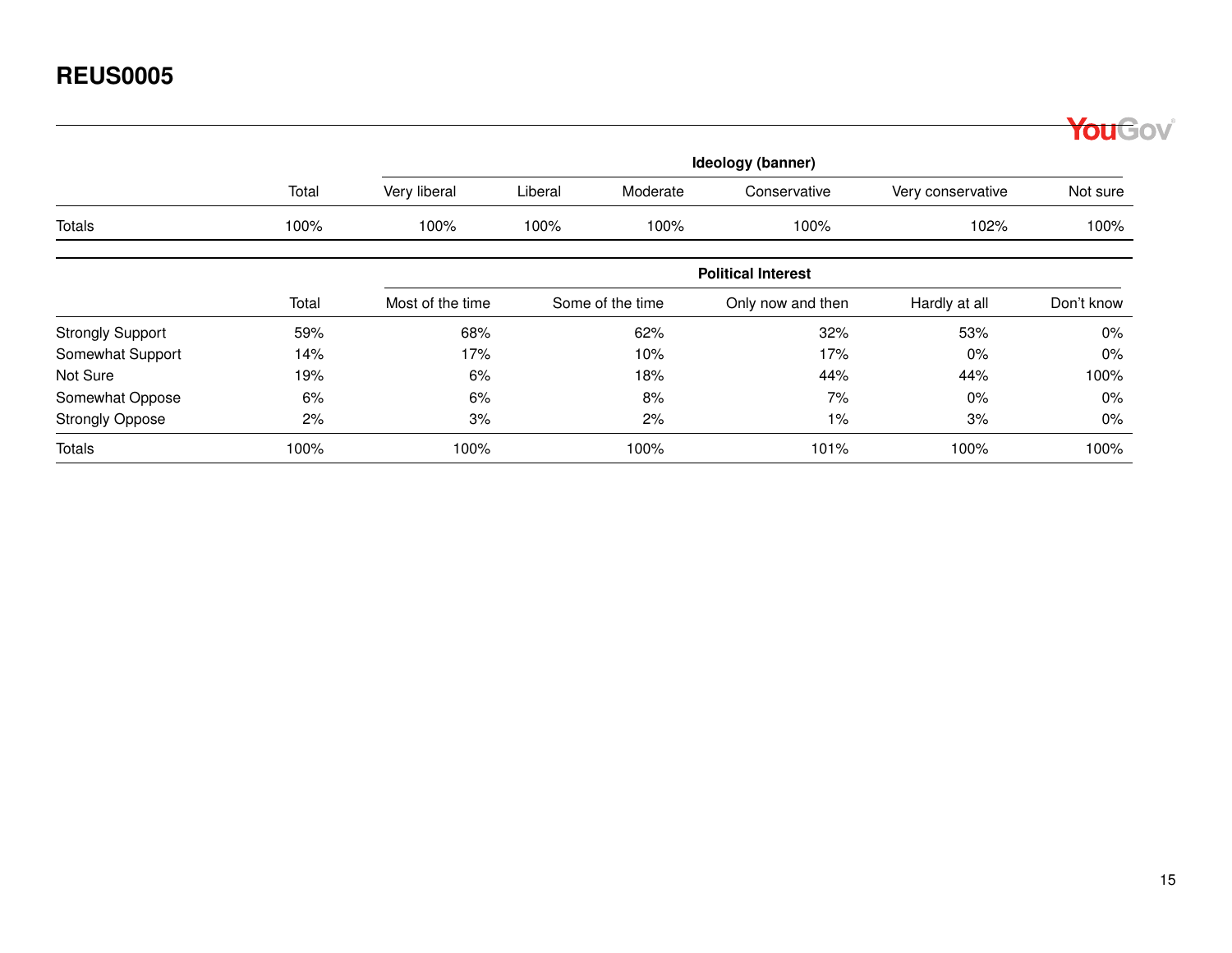

#### <span id="page-15-0"></span>8. Support Or Oppose Change - Require Public Input

|                         |       |      | Gender (banner) | $Race - 4$ |              |        |       |  |
|-------------------------|-------|------|-----------------|------------|--------------|--------|-------|--|
|                         | Total | Male | Female          | White      | <b>Black</b> | Latino | Other |  |
| <b>Strongly Support</b> | 30%   | 27%  | 32%             | 31%        | 71%          | 6%     | 9%    |  |
| Somewhat Support        | 27%   | 29%  | 25%             | 27%        | 9%           | 49%    | 20%   |  |
| Not Sure                | 30%   | 26%  | 33%             | 28%        | 20%          | 31%    | 57%   |  |
| Somewhat Oppose         | 9%    | 11%  | 7%              | 9%         | $0\%$        | 14%    | 10%   |  |
| <b>Strongly Oppose</b>  | 5%    | 6%   | 3%              | 5%         | $0\%$        | 0%     | 4%    |  |
| <b>Totals</b>           | 101%  | 99%  | 100%            | 100%       | 100%         | 100%   | 100%  |  |

|                         |       |          | <b>Political leanings</b>      | <b>Presidential Vote 2020</b> |           |              |       |              |
|-------------------------|-------|----------|--------------------------------|-------------------------------|-----------|--------------|-------|--------------|
|                         | Total | Democrat | Independent (w other/not sure) | Republican                    | Joe Biden | Donald Trump | Other | Did not vote |
| <b>Strongly Support</b> | 30%   | 41%      | 26%                            | 23%                           | 40%       | 22%          | 50%   | 11%          |
| Somewhat Support        | 27%   | 22%      | 28%                            | 31%                           | 25%       | 27%          | 48%   | 36%          |
| Not Sure                | 30%   | 30%      | 32%                            | 27%                           | 28%       | 31%          | 2%    | 39%          |
| Somewhat Oppose         | 9%    | 5%       | 10%                            | 11%                           | 6%        | 11%          | 0%    | 15%          |
| <b>Strongly Oppose</b>  | 5%    | 1%       | 5%                             | 8%                            | $1\%$     | 8%           | 0%    | $0\%$        |
| Totals                  | 101%  | 99%      | 101%                           | 100%                          | 100%      | 99%          | 100%  | 101%         |

|                         |       | Ideology (banner) |         |          |              |                   |          |  |  |  |
|-------------------------|-------|-------------------|---------|----------|--------------|-------------------|----------|--|--|--|
|                         | Total | Very liberal      | Liberal | Moderate | Conservative | Very conservative | Not sure |  |  |  |
| <b>Strongly Support</b> | 30%   | 45%               | 53%     | 18%      | 24%          | 26%               | 14%      |  |  |  |
| Somewhat Support        | 27%   | 27%               | 20%     | 31%      | 26%          | 31%               | 19%      |  |  |  |
| Not Sure                | 30%   | 25%               | 18%     | 38%      | 27%          | 22%               | 67%      |  |  |  |
| Somewhat Oppose         | 9%    | 3%                | 6%      | 6%       | 18%          | 9%                | $0\%$    |  |  |  |
| <b>Strongly Oppose</b>  | 5%    | $0\%$             | 2%      | 6%       | 5%           | 11%               | 0%       |  |  |  |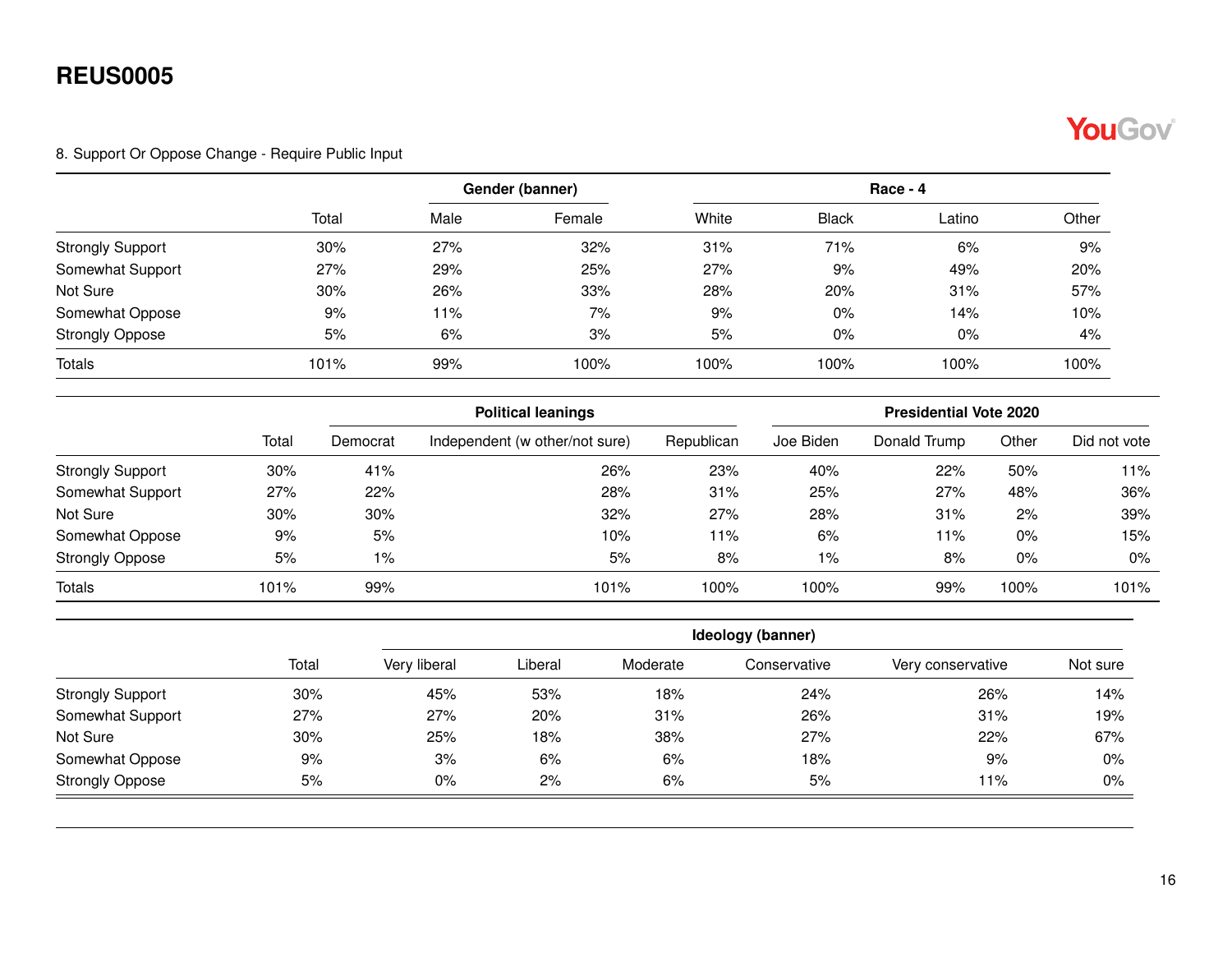|                         |       |                  |                           |                  |                   |                   | <b>ouGov</b> |  |  |  |  |  |
|-------------------------|-------|------------------|---------------------------|------------------|-------------------|-------------------|--------------|--|--|--|--|--|
|                         |       |                  |                           |                  | Ideology (banner) |                   |              |  |  |  |  |  |
|                         | Total | Very liberal     | Liberal                   | Moderate         | Conservative      | Very conservative | Not sure     |  |  |  |  |  |
| Totals                  | 101%  | 100%             | 99%                       | 99%              | 100%              | 99%               | 100%         |  |  |  |  |  |
|                         |       |                  | <b>Political Interest</b> |                  |                   |                   |              |  |  |  |  |  |
|                         | Total | Most of the time |                           | Some of the time | Only now and then | Hardly at all     | Don't know   |  |  |  |  |  |
| <b>Strongly Support</b> | 30%   | 38%              |                           | 25%              | 13%               | 38%               | $0\%$        |  |  |  |  |  |
| Somewhat Support        | 27%   | 27%              |                           | 33%              | 23%               | 9%                | $0\%$        |  |  |  |  |  |
| Not Sure                | 30%   | 22%              |                           | 25%              | 53%               | 48%               | 100%         |  |  |  |  |  |
| Somewhat Oppose         | 9%    | 7%               |                           | 14%              | 8%                | 5%                | $0\%$        |  |  |  |  |  |
| <b>Strongly Oppose</b>  | 5%    | 6%               |                           | 4%               | 3%                | $0\%$             | $0\%$        |  |  |  |  |  |
| <b>Totals</b>           | 101%  | 100%             |                           | 101%             | 100%              | 100%              | 100%         |  |  |  |  |  |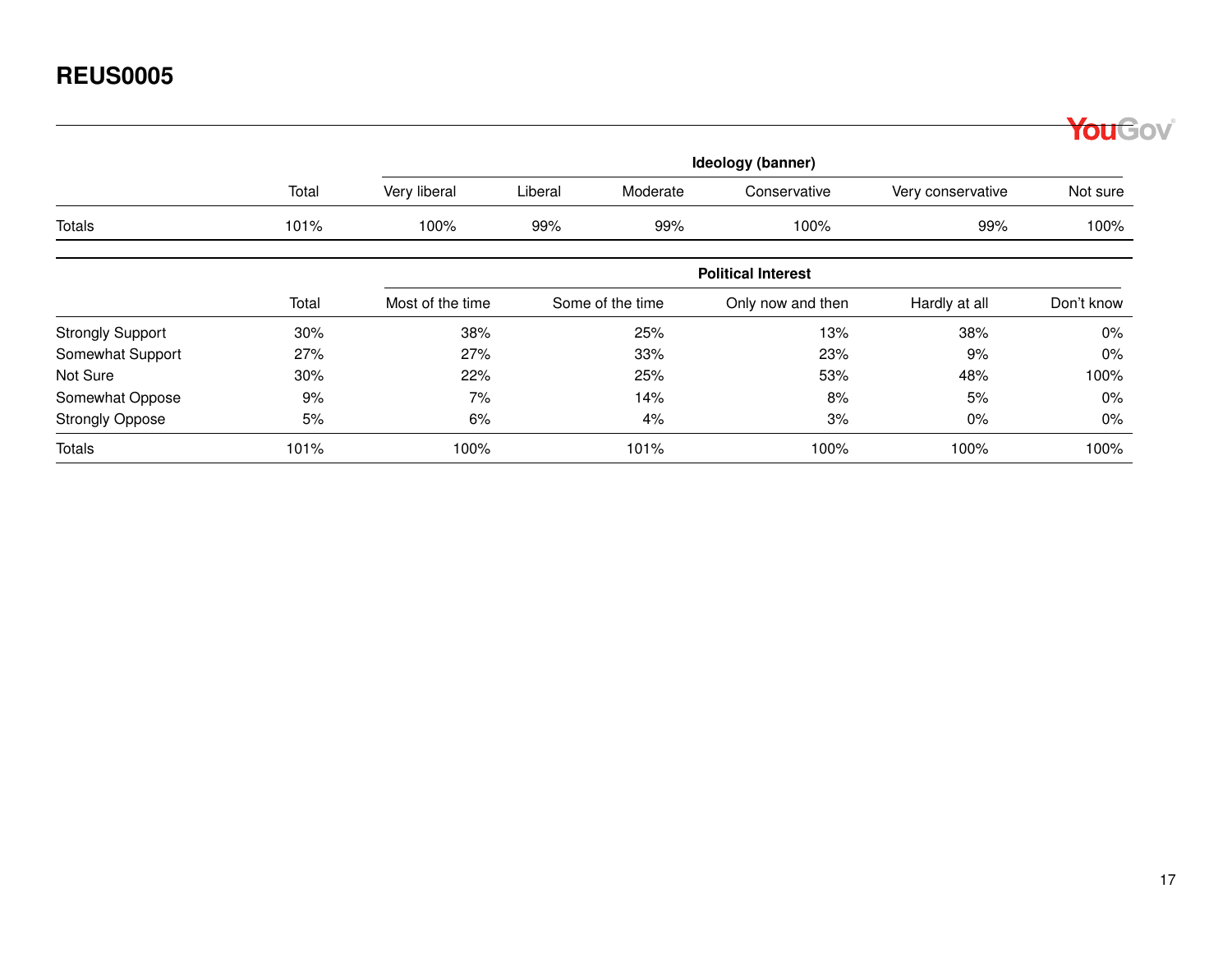

#### <span id="page-17-0"></span>9. Support Or Oppose Change - All Districts Redrawn Transparency

|                         |       |      | Gender (banner) |       | Race - 4     |        |       |  |
|-------------------------|-------|------|-----------------|-------|--------------|--------|-------|--|
|                         | Total | Male | Female          | White | <b>Black</b> | ∟atino | Other |  |
| <b>Strongly Support</b> | 63%   | 59%  | 66%             | 64%   | 91%          | 74%    | 46%   |  |
| Somewhat Support        | 19%   | 23%  | 15%             | 20%   | 9%           | 0%     | 14%   |  |
| Not Sure                | 16%   | 14%  | 17%             | 15%   | $0\%$        | 26%    | 29%   |  |
| Somewhat Oppose         | $1\%$ | 2%   | $1\%$           | $1\%$ | $0\%$        | 0%     | 1%    |  |
| <b>Strongly Oppose</b>  | $1\%$ | 2%   | 1%              | 1%    | $0\%$        | 0%     | 10%   |  |
| <b>Totals</b>           | 100%  | 100% | 100%            | 101%  | 100%         | 100%   | 100%  |  |

|                         |       |          | <b>Political leanings</b>      |            |           | <b>Presidential Vote 2020</b> |       |              |
|-------------------------|-------|----------|--------------------------------|------------|-----------|-------------------------------|-------|--------------|
|                         | Total | Democrat | Independent (w other/not sure) | Republican | Joe Biden | Donald Trump                  | Other | Did not vote |
| <b>Strongly Support</b> | 63%   | 76%      | 61%                            | 52%        | 78%       | 49%                           | 100%  | 34%          |
| Somewhat Support        | 19%   | 9%       | 19%                            | 28%        | 8%        | 28%                           | 0%    | 44%          |
| Not Sure                | 16%   | 14%      | 18%                            | 15%        | 13%       | 18%                           | $0\%$ | 22%          |
| Somewhat Oppose         | 1%    | 1%       | $0\%$                          | 4%         | $1\%$     | 2%                            | 0%    | $0\%$        |
| <b>Strongly Oppose</b>  | 1%    | $1\%$    | 2%                             | 1%         | $0\%$     | 2%                            | 0%    | $0\%$        |
| <b>Totals</b>           | 100%  | 101%     | 100%                           | 100%       | 100%      | 99%                           | 100%  | 100%         |

|                         |       | Ideology (banner) |         |          |              |                   |          |  |  |  |
|-------------------------|-------|-------------------|---------|----------|--------------|-------------------|----------|--|--|--|
|                         | Total | Very liberal      | Liberal | Moderate | Conservative | Very conservative | Not sure |  |  |  |
| <b>Strongly Support</b> | 63%   | 92%               | 87%     | 55%      | 45%          | 60%               | 33%      |  |  |  |
| Somewhat Support        | 19%   | 3%                | 10%     | 21%      | 32%          | 26%               | 0%       |  |  |  |
| Not Sure                | 16%   | 5%                | $1\%$   | 22%      | 16%          | 10%               | 67%      |  |  |  |
| Somewhat Oppose         | $1\%$ | $0\%$             | 0%      | $1\%$    | 2%           | 4%                | 0%       |  |  |  |
| <b>Strongly Oppose</b>  | 1%    | $0\%$             | 2%      | 0%       | 4%           | 0%                | 0%       |  |  |  |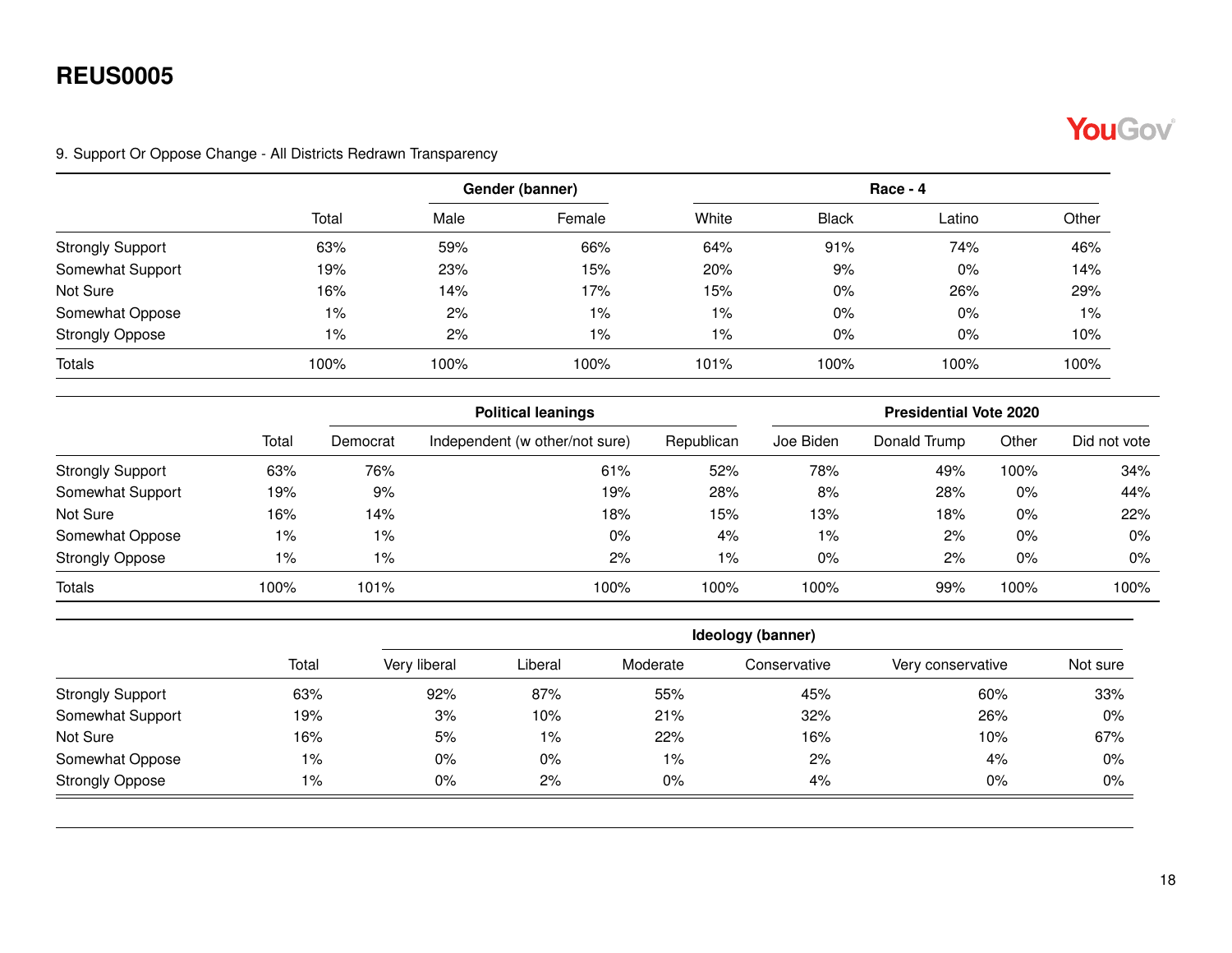|                         |                   |                  |                           |                  |                   |                   | YouGov     |  |  |  |  |  |
|-------------------------|-------------------|------------------|---------------------------|------------------|-------------------|-------------------|------------|--|--|--|--|--|
|                         | Ideology (banner) |                  |                           |                  |                   |                   |            |  |  |  |  |  |
|                         | Total             | Very liberal     | Liberal                   | Moderate         | Conservative      | Very conservative | Not sure   |  |  |  |  |  |
| <b>Totals</b>           | 100%              | 100%             | 100%                      | 99%              | 99%               | 100%              | 100%       |  |  |  |  |  |
|                         |                   |                  | <b>Political Interest</b> |                  |                   |                   |            |  |  |  |  |  |
|                         | Total             | Most of the time |                           | Some of the time | Only now and then | Hardly at all     | Don't know |  |  |  |  |  |
| <b>Strongly Support</b> | 63%               | 73%              |                           | 64%              | 33%               | 60%               | $0\%$      |  |  |  |  |  |
| Somewhat Support        | 19%               | 17%              |                           | 22%              | 29%               | 4%                | $0\%$      |  |  |  |  |  |
| Not Sure                | 16%               | 7%               |                           | 12%              | 36%               | 30%               | 100%       |  |  |  |  |  |
| Somewhat Oppose         | $1\%$             | $0\%$            |                           | 2%               | 2%                | 5%                | $0\%$      |  |  |  |  |  |
| <b>Strongly Oppose</b>  | $1\%$             | 3%               |                           | 0%               | $0\%$             | $0\%$             | $0\%$      |  |  |  |  |  |
| <b>Totals</b>           | 100%              | 100%             |                           | 100%             | 100%              | 99%               | 100%       |  |  |  |  |  |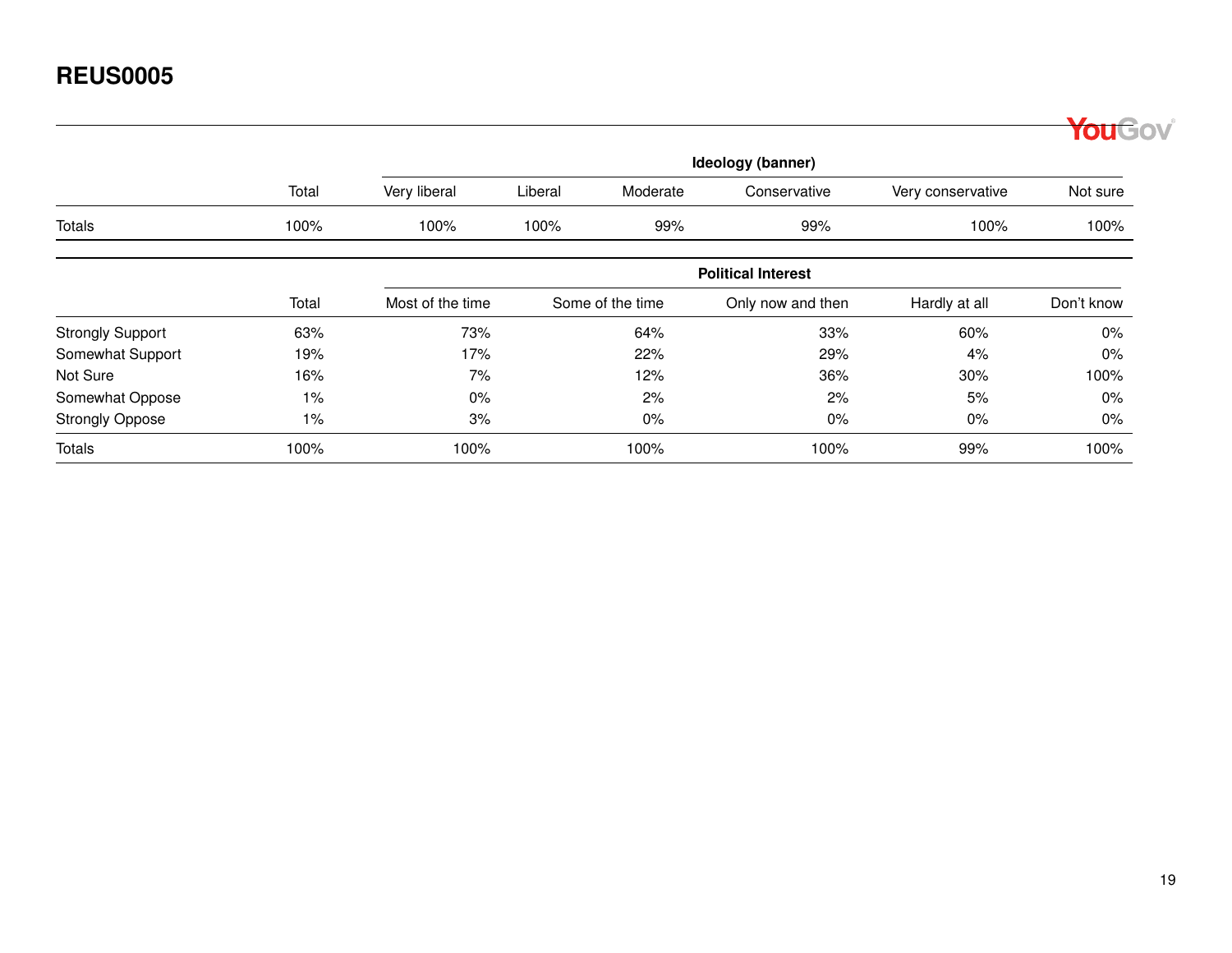

<span id="page-19-0"></span>10A. Please read each of the following statements about gerrymandering. Then, please indicate how much each statement concerns you – a great deal, quite a bit, just somewhat or not at all. — Gerrymandering Concerns - Transparency

|                   |       |      | Gender (banner) | $Race - 4$ |              |        |       |  |
|-------------------|-------|------|-----------------|------------|--------------|--------|-------|--|
|                   | Total | Male | Female          | White      | <b>Black</b> | Latino | Other |  |
| <b>Great Deal</b> | 56%   | 53%  | 58%             | 55%        | 91%          | 88%    | 54%   |  |
| Quite a Bit       | 19%   | 21%  | 18%             | 20%        | 9%           | $0\%$  | 18%   |  |
| Just Somewhat     | 11%   | 14%  | 9%              | 11%        | 0%           | $0\%$  | 17%   |  |
| Not At All        | 3%    | 4%   | 3%              | 4%         | 0%           | $0\%$  | 4%    |  |
| Don't Know        | 10%   | 8%   | 12%             | 11%        | 0%           | 12%    | 7%    |  |
| <b>Totals</b>     | 99%   | 100% | 100%            | 101%       | 100%         | 100%   | 100%  |  |

|                   |       |          | <b>Political leanings</b>      |            |           | <b>Presidential Vote 2020</b> |       |              |  |  |
|-------------------|-------|----------|--------------------------------|------------|-----------|-------------------------------|-------|--------------|--|--|
|                   | Total | Democrat | Independent (w other/not sure) | Republican | Joe Biden | Donald Trump                  | Other | Did not vote |  |  |
| <b>Great Deal</b> | 56%   | 71%      | 56%                            | 39%        | 73%       | 39%                           | 81%   | 41%          |  |  |
| Quite a Bit       | 19%   | 16%      | 18%                            | 24%        | 14%       | 24%                           | 10%   | 32%          |  |  |
| Just Somewhat     | 11%   | 7%       | 13%                            | 13%        | 7%        | 16%                           | 0%    | 5%           |  |  |
| Not At All        | 3%    | $1\%$    | $1\%$                          | 8%         | $1\%$     | 6%                            | 2%    | $0\%$        |  |  |
| Don't Know        | 10%   | 4%       | 12%                            | 15%        | 5%        | 15%                           | 7%    | 22%          |  |  |
| <b>Totals</b>     | 99%   | 99%      | 100%                           | 99%        | 100%      | 100%                          | 100%  | 100%         |  |  |

|                   |       |              | Ideology (banner) |          |              |                   |          |  |  |  |  |
|-------------------|-------|--------------|-------------------|----------|--------------|-------------------|----------|--|--|--|--|
|                   | Total | Very liberal | Liberal           | Moderate | Conservative | Very conservative | Not sure |  |  |  |  |
| <b>Great Deal</b> | 56%   | 82%          | 84%               | 45%      | 41%          | 50%               | 34%      |  |  |  |  |
| Quite a Bit       | 19%   | 13%          | 9%                | 28%      | 20%          | 24%               | 14%      |  |  |  |  |
| Just Somewhat     | 11%   | 2%           | 3%                | 14%      | 15%          | 13%               | 23%      |  |  |  |  |
| Not At All        | 3%    | 1%           | $0\%$             | 2%       | 7%           | 6%                | 2%       |  |  |  |  |
| Don't Know        | 10%   | 2%           | 3%                | 11%      | 17%          | 8%                | 27%      |  |  |  |  |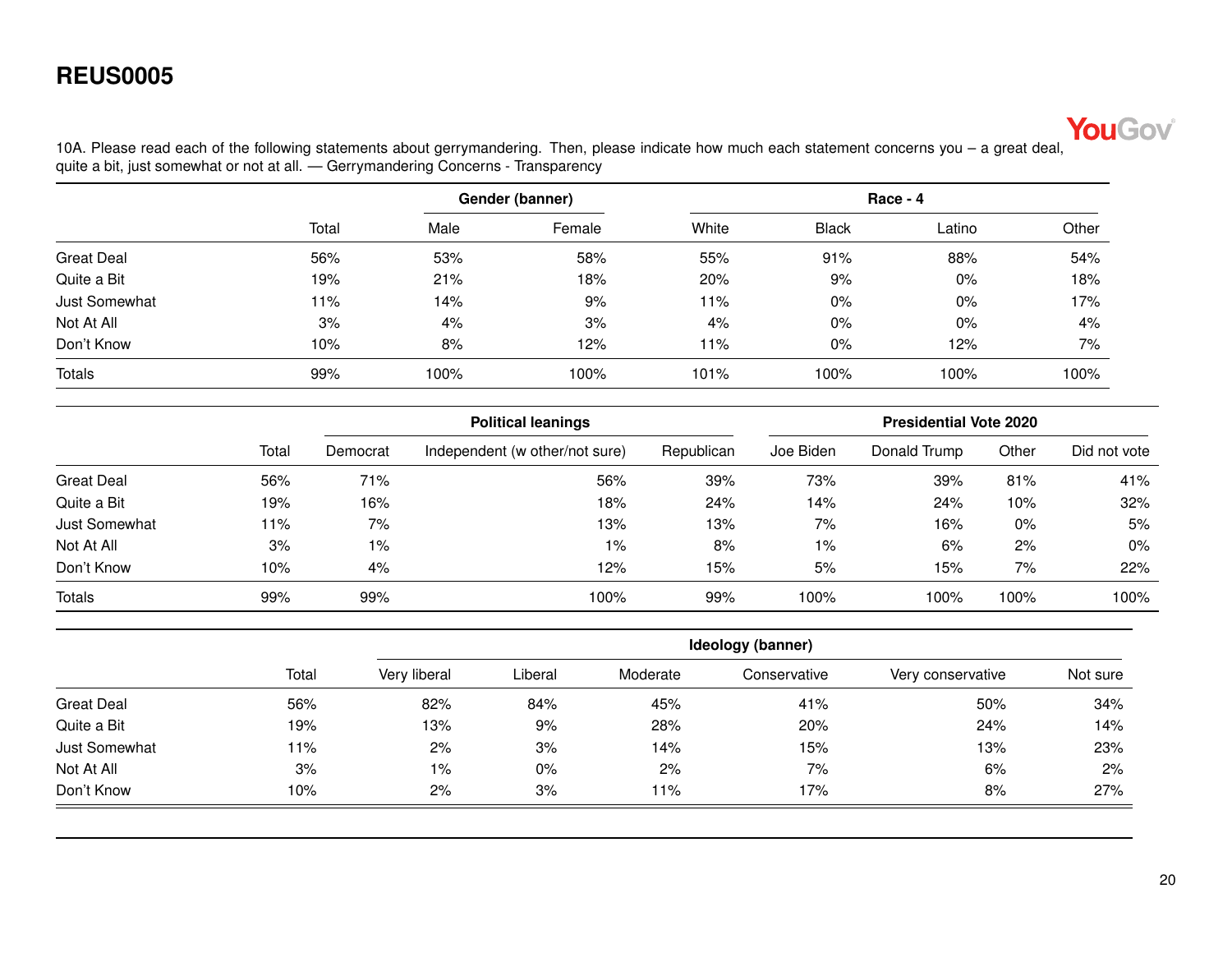|                      |       |                           |         |                  |                   |                   | <b>ouGov</b> |  |  |  |  |  |
|----------------------|-------|---------------------------|---------|------------------|-------------------|-------------------|--------------|--|--|--|--|--|
|                      |       |                           |         |                  | Ideology (banner) |                   |              |  |  |  |  |  |
|                      | Total | Very liberal              | Liberal | Moderate         | Conservative      | Very conservative | Not sure     |  |  |  |  |  |
| <b>Totals</b>        | 99%   | 100%                      | 99%     | 100%             | 100%              | 101%              | 100%         |  |  |  |  |  |
|                      |       | <b>Political Interest</b> |         |                  |                   |                   |              |  |  |  |  |  |
|                      | Total | Most of the time          |         | Some of the time | Only now and then | Hardly at all     | Don't know   |  |  |  |  |  |
| <b>Great Deal</b>    | 56%   | 66%                       |         | 59%              | 28%               | 34%               | 0%           |  |  |  |  |  |
| Quite a Bit          | 19%   | 18%                       |         | 19%              | 32%               | 17%               | 0%           |  |  |  |  |  |
| <b>Just Somewhat</b> | 11%   | 9%                        |         | 10%              | 18%               | 13%               | 32%          |  |  |  |  |  |
| Not At All           | 3%    | 4%                        |         | 3%               | 2%                | $0\%$             | $0\%$        |  |  |  |  |  |
| Don't Know           | 10%   | 4%                        |         | 9%               | 20%               | 34%               | 68%          |  |  |  |  |  |
| <b>Totals</b>        | 99%   | 101%                      |         | 100%             | 100%              | 98%               | 100%         |  |  |  |  |  |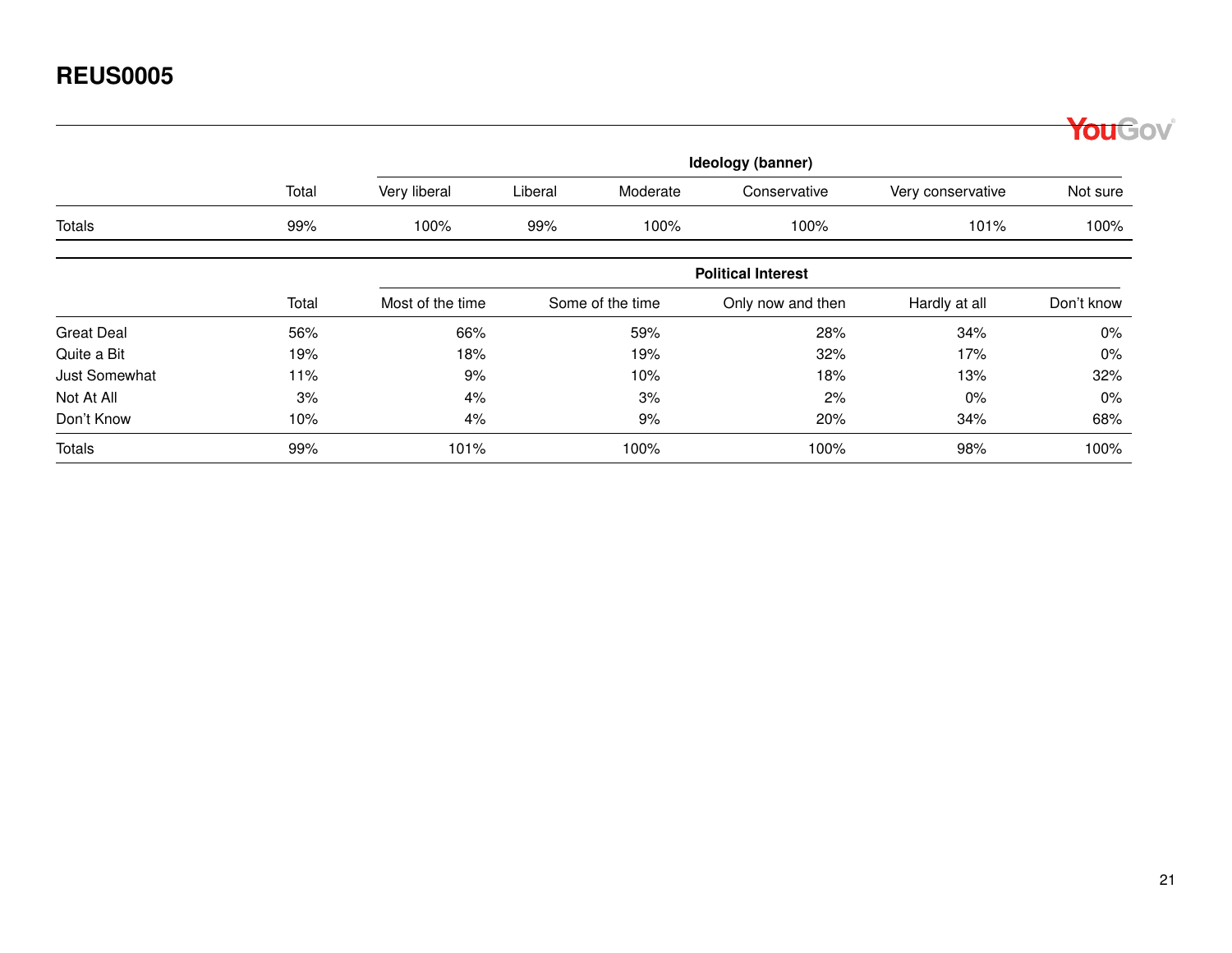

<span id="page-21-0"></span>11A. Please read each of the following statements about gerrymandering. Then, please indicate how much each statement concerns you – a great deal, quite a bit, just somewhat or not at all. — Gerrymandering Concerns - Integrity

|                      |       |      | Gender (banner) | Race - 4 |              |        |       |  |
|----------------------|-------|------|-----------------|----------|--------------|--------|-------|--|
|                      | Total | Male | Female          | White    | <b>Black</b> | Latino | Other |  |
| <b>Great Deal</b>    | 55%   | 51%  | 58%             | 54%      | 91%          | 74%    | 49%   |  |
| Quite a Bit          | 18%   | 14%  | 21%             | 18%      | 0%           | 14%    | 18%   |  |
| <b>Just Somewhat</b> | 11%   | 15%  | 7%              | 11%      | 0%           | $0\%$  | 16%   |  |
| Not At All           | 5%    | 7%   | 4%              | 5%       | 9%           | $0\%$  | 10%   |  |
| Don't Know           | l 1%  | 12%  | 10%             | 12%      | 0%           | 12%    | 7%    |  |
| <b>Totals</b>        | 100%  | 99%  | 100%            | 100%     | 100%         | 100%   | 100%  |  |

|                      |       | <b>Political leanings</b> |                                |            | <b>Presidential Vote 2020</b> |              |       |              |  |
|----------------------|-------|---------------------------|--------------------------------|------------|-------------------------------|--------------|-------|--------------|--|
|                      | Total | Democrat                  | Independent (w other/not sure) | Republican | Joe Biden                     | Donald Trump | Other | Did not vote |  |
| <b>Great Deal</b>    | 55%   | 74%                       | 53%                            | 37%        | 75%                           | 36%          | 63%   | 38%          |  |
| Quite a Bit          | 18%   | 16%                       | 17%                            | 20%        | 15%                           | 19%          | 25%   | 20%          |  |
| <b>Just Somewhat</b> | 11%   | 5%                        | 13%                            | 15%        | 6%                            | 16%          | 3%    | 20%          |  |
| Not At All           | 5%    | $1\%$                     | 6%                             | 9%         | 1%                            | 11%          | 2%    | $0\%$        |  |
| Don't Know           | 11%   | 4%                        | 11%                            | 19%        | 3%                            | 18%          | 7%    | 22%          |  |
| <b>Totals</b>        | 100%  | 100%                      | 100%                           | 100%       | 100%                          | 100%         | 100%  | 100%         |  |

|                   |       |              | Ideology (banner) |          |              |                   |          |  |  |  |  |
|-------------------|-------|--------------|-------------------|----------|--------------|-------------------|----------|--|--|--|--|
|                   | Total | Very liberal | Liberal           | Moderate | Conservative | Very conservative | Not sure |  |  |  |  |
| <b>Great Deal</b> | 55%   | 84%          | 80%               | 54%      | 33%          | 41%               | 43%      |  |  |  |  |
| Quite a Bit       | 18%   | 14%          | 18%               | 16%      | 20%          | 26%               | 7%       |  |  |  |  |
| Just Somewhat     | 11%   | $1\%$        | 2%                | 17%      | 17%          | 12%               | 8%       |  |  |  |  |
| Not At All        | 5%    | $0\%$        | 0%                | 6%       | 14%          | 3%                | 0%       |  |  |  |  |
| Don't Know        | 11%   | $1\%$        | 0%                | 8%       | 16%          | 18%               | 42%      |  |  |  |  |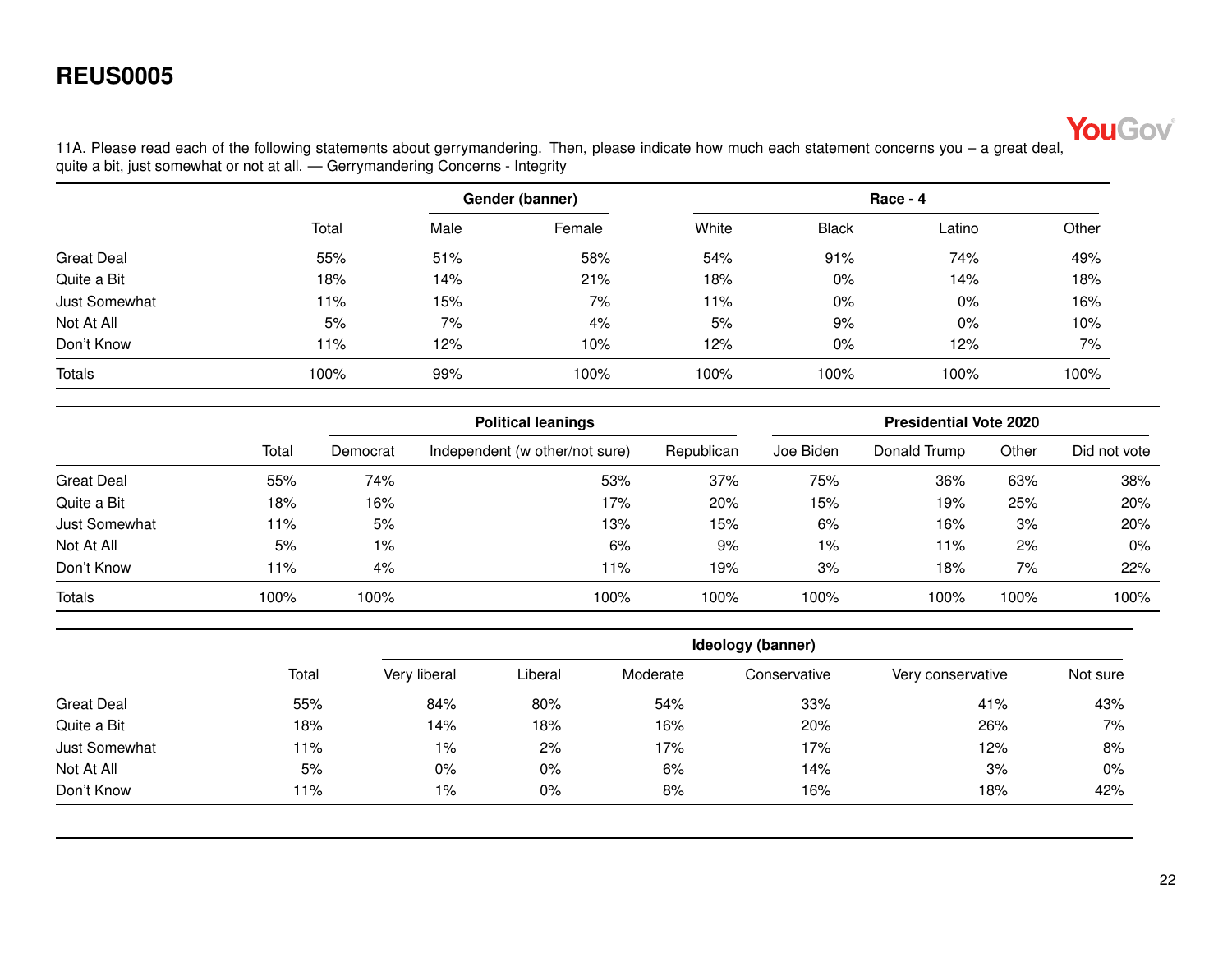|                      |       |                  |         |                  |                           |                   | <b>ouGov</b> |
|----------------------|-------|------------------|---------|------------------|---------------------------|-------------------|--------------|
|                      |       |                  |         |                  | Ideology (banner)         |                   |              |
|                      | Total | Very liberal     | Liberal | Moderate         | Conservative              | Very conservative | Not sure     |
| <b>Totals</b>        | 100%  | 100%             | 100%    | 101%             | 100%                      | 100%              | 100%         |
|                      |       |                  |         |                  | <b>Political Interest</b> |                   |              |
|                      | Total | Most of the time |         | Some of the time | Only now and then         | Hardly at all     | Don't know   |
| <b>Great Deal</b>    | 55%   | 62%              |         | 56%              | 45%                       | 38%               | 0%           |
| Quite a Bit          | 18%   | 15%              |         | 20%              | 31%                       | 9%                | 0%           |
| <b>Just Somewhat</b> | 11%   | 11%              |         | 10%              | 13%                       | 13%               | 5%           |
| Not At All           | 5%    | 6%               |         | 4%               | 6%                        | 5%                | $0\%$        |
| Don't Know           | 11%   | 6%               |         | 10%              | 5%                        | 34%               | 95%          |
| <b>Totals</b>        | 100%  | 100%             |         | 100%             | 100%                      | 99%               | 100%         |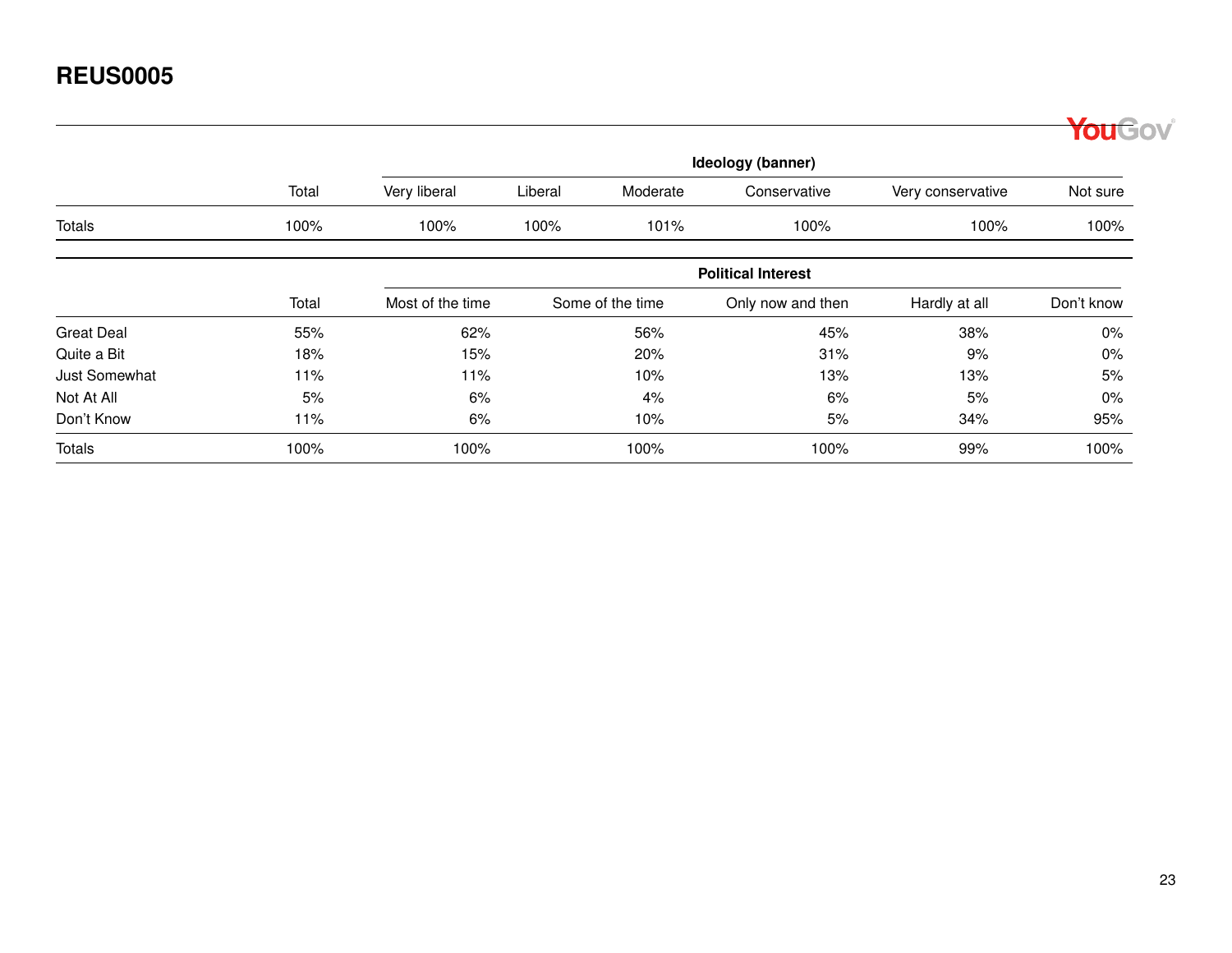

<span id="page-23-0"></span>12A. Please read each of the following statements about gerrymandering. Then, please indicate how much each statement concerns you – a great deal, quite a bit, just somewhat or not at all. — Gerrymandering Concerns - Conflict

|                      |       |      | Gender (banner) | $Race - 4$ |              |        |       |  |
|----------------------|-------|------|-----------------|------------|--------------|--------|-------|--|
|                      | Total | Male | Female          | White      | <b>Black</b> | Latino | Other |  |
| <b>Great Deal</b>    | 57%   | 51%  | 63%             | 56%        | 91%          | 74%    | 57%   |  |
| Quite a Bit          | 14%   | 13%  | 15%             | 16%        | $0\%$        | 14%    | 2%    |  |
| <b>Just Somewhat</b> | 13%   | 17%  | 9%              | 13%        | $0\%$        | $0\%$  | 22%   |  |
| Not At All           | 4%    | 7%   | 2%              | 4%         | $0\%$        | $0\%$  | 10%   |  |
| Don't Know           | 11%   | 12%  | 10%             | 11%        | 9%           | 12%    | 9%    |  |
| <b>Totals</b>        | 99%   | 100% | 99%             | 100%       | 100%         | 100%   | 100%  |  |

|                   |       | <b>Political leanings</b> |                                |            | <b>Presidential Vote 2020</b> |              |       |              |  |
|-------------------|-------|---------------------------|--------------------------------|------------|-------------------------------|--------------|-------|--------------|--|
|                   | Total | Democrat                  | Independent (w other/not sure) | Republican | Joe Biden                     | Donald Trump | Other | Did not vote |  |
| <b>Great Deal</b> | 57%   | 78%                       | 54%                            | 40%        | 77%                           | 38%          | 70%   | 46%          |  |
| Quite a Bit       | 14%   | 12%                       | 12%                            | 20%        | 12%                           | 16%          | 22%   | 12%          |  |
| Just Somewhat     | 13%   | 6%                        | 15%                            | 18%        | 6%                            | 19%          | 3%    | 20%          |  |
| Not At All        | 4%    | $0\%$                     | 5%                             | 9%         | 0%                            | 9%           | 5%    | $0\%$        |  |
| Don't Know        | 11%   | 4%                        | 15%                            | 14%        | 5%                            | 17%          | 0%    | 22%          |  |
| <b>Totals</b>     | 99%   | 100%                      | 101%                           | 101%       | 100%                          | 99%          | 100%  | 100%         |  |

|                   |       |              | Ideology (banner) |          |              |                   |          |  |  |  |
|-------------------|-------|--------------|-------------------|----------|--------------|-------------------|----------|--|--|--|
|                   | Total | Very liberal | Liberal           | Moderate | Conservative | Very conservative | Not sure |  |  |  |
| <b>Great Deal</b> | 57%   | 88%          | 90%               | 51%      | 35%          | 46%               | 41%      |  |  |  |
| Quite a Bit       | 14%   | 8%           | 5%                | 19%      | 20%          | 16%               | 7%       |  |  |  |
| Just Somewhat     | 13%   | 3%           | 5%                | 16%      | 19%          | 18%               | 10%      |  |  |  |
| Not At All        | 4%    | 0%           | $0\%$             | 4%       | 9%           | 9%                | $0\%$    |  |  |  |
| Don't Know        | 11%   | $1\%$        | 0%                | 11%      | 17%          | 11%               | 42%      |  |  |  |